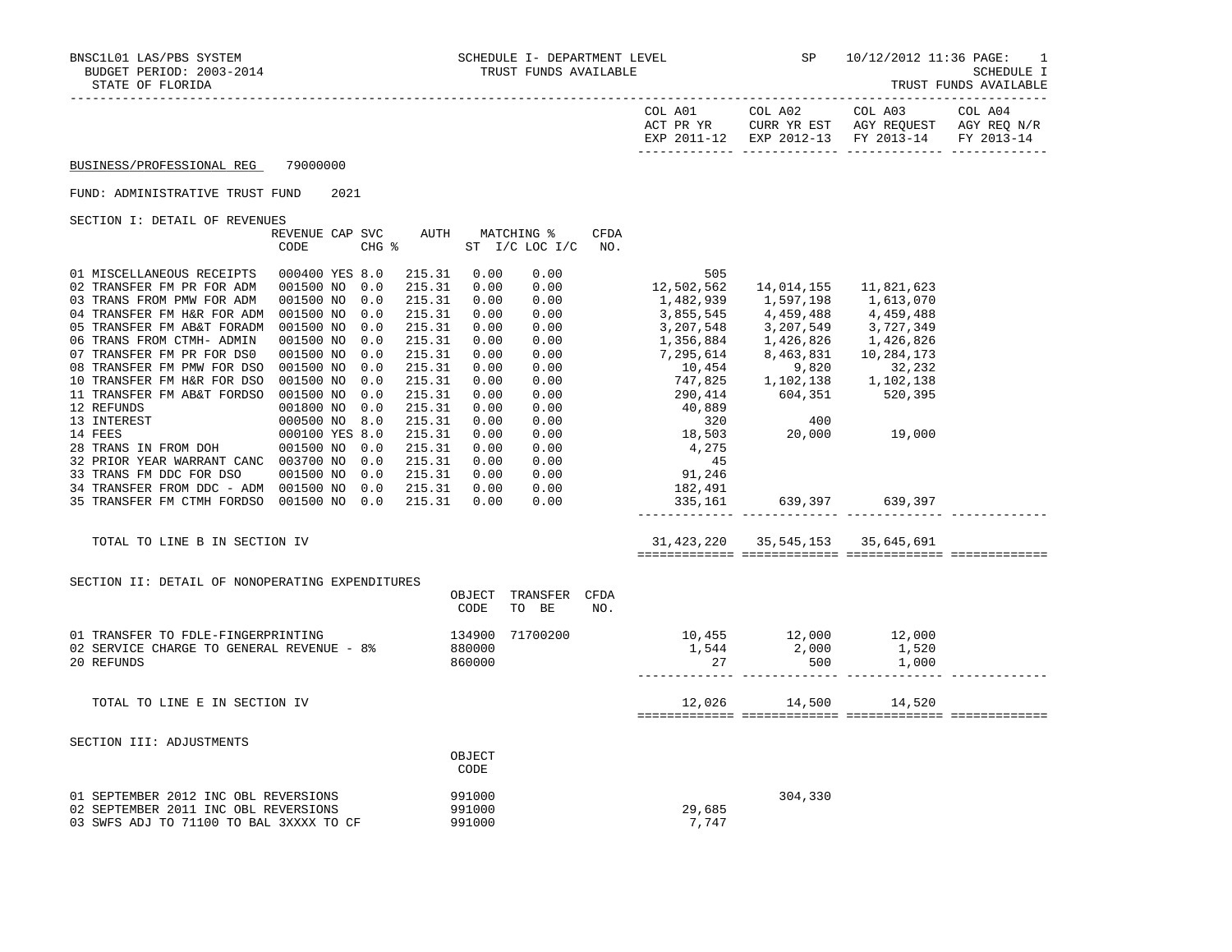| BNSC1L01 LAS/PBS SYSTEM<br>BUDGET PERIOD: 2003-2014<br>STATE OF FLORIDA                   |                            | SCHEDULE I- DEPARTMENT LEVEL $SP$ 10/12/2012 11:36 PAGE: 2<br>TRUST FUNDS AVAILABLE |                                        | SCHEDULE I<br>TRUST FUNDS AVAILABLE                                                                                               |  |  |
|-------------------------------------------------------------------------------------------|----------------------------|-------------------------------------------------------------------------------------|----------------------------------------|-----------------------------------------------------------------------------------------------------------------------------------|--|--|
|                                                                                           |                            |                                                                                     |                                        | COL A01 COL A02 COL A03 COL A04<br>ACT PR YR CURR YR EST AGY REQUEST AGY REQ N/R<br>EXP 2011-12 EXP 2012-13 FY 2013-14 FY 2013-14 |  |  |
| BUSINESS/PROFESSIONAL REG 79000000                                                        |                            |                                                                                     |                                        |                                                                                                                                   |  |  |
| FUND: ADMINISTRATIVE TRUST FUND<br>2021                                                   |                            |                                                                                     |                                        |                                                                                                                                   |  |  |
| SECTION III: ADJUSTMENTS                                                                  |                            |                                                                                     |                                        |                                                                                                                                   |  |  |
|                                                                                           | OBJECT<br><b>CODE</b>      |                                                                                     |                                        |                                                                                                                                   |  |  |
| 04 2011 INC OBL B'S<br>05 DUE FROM WITHIN DEPT GL 16200 NOT CF<br>06 ROUNDING EXHIBIT B   | 991000<br>991000<br>991000 | $21,250-$<br>55,312<br>$5 -$                                                        |                                        |                                                                                                                                   |  |  |
| TOTAL TO LINE H IN SECTION IV                                                             |                            |                                                                                     | 71,489 304,330                         |                                                                                                                                   |  |  |
| SECTION IV: SUMMARY                                                                       |                            |                                                                                     |                                        |                                                                                                                                   |  |  |
| UNRESERVED FUND BALANCE - JULY 1                                                          | (A)                        | 21,250 6,999 390,206                                                                |                                        |                                                                                                                                   |  |  |
| ADD: REVENUES (FROM SECTION I)                                                            | (B)                        |                                                                                     | 31, 423, 220 35, 545, 153 35, 645, 691 |                                                                                                                                   |  |  |
| TOTAL FUNDS AVAILABLE (LINE A + LINE B) (C)                                               |                            |                                                                                     | 31, 444, 470 35, 552, 152 36, 035, 897 |                                                                                                                                   |  |  |
| LESS: OPERATING EXPENDITURES                                                              | (D)                        |                                                                                     | 31, 496, 934 35, 451, 776 33, 746, 813 |                                                                                                                                   |  |  |
| LESS: NONOPERATING EXPENDITURES (SECTION II)                                              | (E)                        | 12,026                                                                              | 14,500                                 | 14,520                                                                                                                            |  |  |
| LESS: FIXED CAPITAL OUTLAY (TOTAL ONLY)<br>UNRESERVED FUND BALANCE - JUNE 30 - BEFORE ADJ | (F)<br>(G)                 |                                                                                     |                                        | 2,274,564                                                                                                                         |  |  |
| NET ADJUSTMENTS (FROM SECTION III)                                                        | (H)                        |                                                                                     | 64,490-<br>71,489 304,330              |                                                                                                                                   |  |  |
| ADJUSTED UNRESERVED FUND BALANCE - JUNE 30                                                | (T)                        | 6,999                                                                               | 390,206                                | 2,274,564                                                                                                                         |  |  |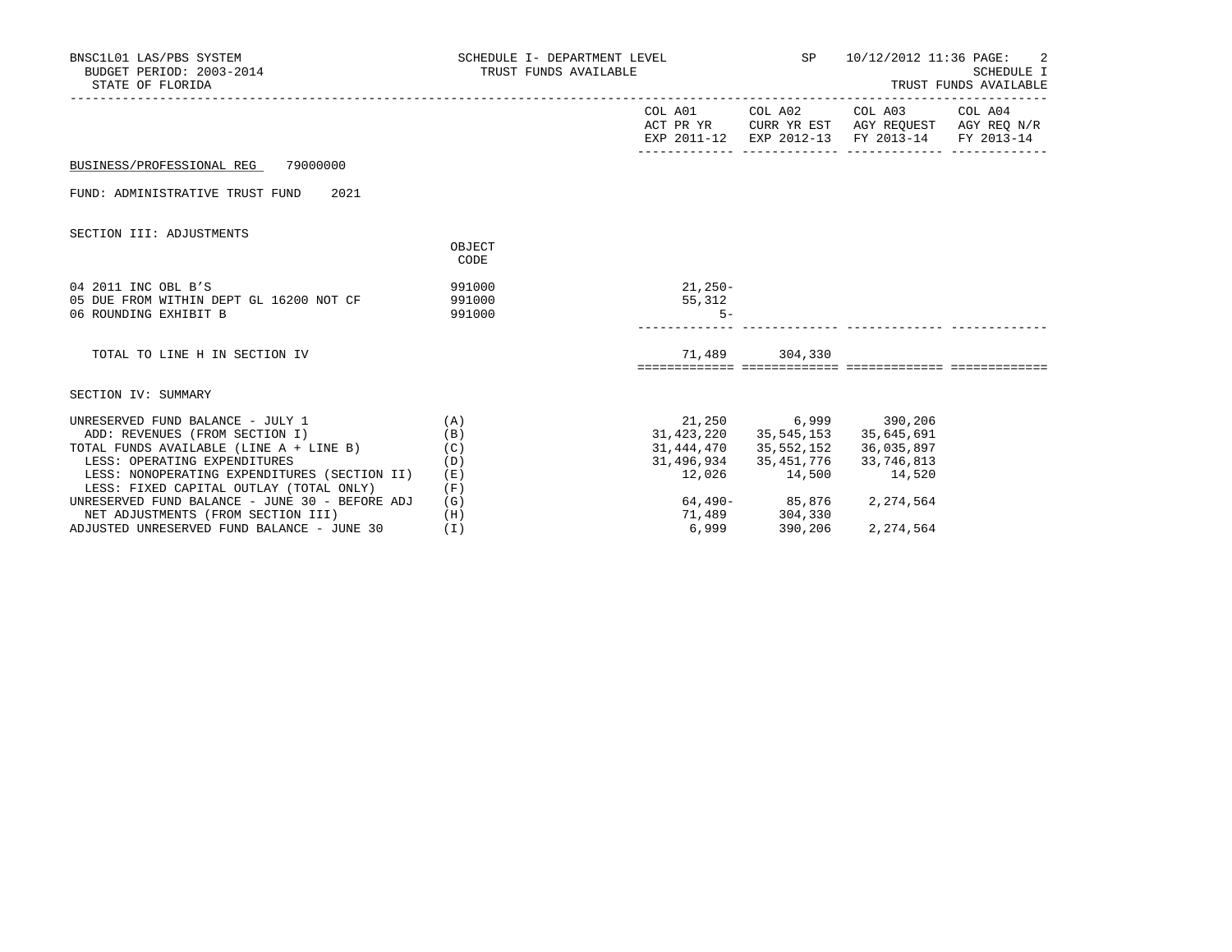| COL A01     | COL A02                | COL A03     | COL A04     |
|-------------|------------------------|-------------|-------------|
| ACT PR YR   | CURR YR EST            | AGY REOUEST | AGY REO N/R |
| EXP 2011-12 | EXP 2012-13 FY 2013-14 |             | FY 2013-14  |
|             |                        |             |             |

#### FUND: ALCOHOLIC,BEV,TOBACCO TF 2022

SECTION I: DETAIL OF REVENUES

| SECIION I: DETAIL OF REVENUES |                 |       |         |      |                 |      |            |            |            |
|-------------------------------|-----------------|-------|---------|------|-----------------|------|------------|------------|------------|
|                               | REVENUE CAP SVC |       | AUTH    |      | MATCHING %      | CFDA |            |            |            |
|                               | CODE            | CHG % |         | ST   | $I/C$ LOC $I/C$ | NO.  |            |            |            |
| 01 FEES                       | 000100 YES 8.0  |       | 215.405 | 0.00 | 0.00            |      | 1,860,006  | 1,486,000  | 1,495,000  |
| 02 LICENSES                   | 000200 YES 8.0  |       | 561.17  | 0.00 | 0.00            |      | 37,624,109 | 38,555,045 | 39,054,135 |
| 04 ALCOHOL BEV. EXCISE TAX    | 000300 YES 8.0  |       | 561.501 | 0.00 | 0.00            |      | 10,539,004 | 8,900,000  | 8,300,000  |
| 06 MISCELLANEOUS              | 000400 YES 8.0  |       | 215.31  | 0.00 | 0.00            |      | 944,822    | 1,380,655  | 1,400,655  |
| 07 INTEREST - INVESTM         | 000500 NO 8.0   |       | 215.535 | 0.00 | 0.00            |      | 218,505    | 218,505    | 218,505    |
| 10 PENALTIES                  | 001200 NO 8.0   |       | 215.31  | 0.00 | 0.00            |      | $5.887-$   | 11,027     | 11,027     |
| 12 RESTITUTION                | 001204 NO       | 8.0   | 215.31  | 0.00 | 0.00            |      | 36,882     | 36,882     | 36,882     |
| 13 TRF. - CIG. TAX COLL TF    | 001500 NO       | 0.0   | 210.2   | 0.00 | 0.00            |      | 2,766,517  | 2,575,060  | 2,555,265  |
| 15 REFUNDS                    | 001800 NO       | 0.0   | 215.31  | 0.00 | 0.00            |      | 45,069     | 88,806     | 84,806     |
| 24 WARRANT CANCELLATIONS      | 001500 NO       | 0.0   | 215.0   | 0.00 | 0.00            |      | 96,755     |            |            |

| 1,860,006  | 1,486,000  | 1,495,000  |  |
|------------|------------|------------|--|
| 37,624,109 | 38,555,045 | 39,054,135 |  |
| 10,539,004 | 8,900,000  | 8,300,000  |  |
| 944,822    | 1,380,655  | 1,400,655  |  |
| 218,505    | 218,505    | 218,505    |  |
| $5,887-$   | 11,027     | 11,027     |  |
| 36,882     | 36,882     | 36,882     |  |
| 2,766,517  | 2,575,060  | 2,555,265  |  |
| 45,069     | 88,806     | 84,806     |  |
| 96,755     |            |            |  |

SECTION II: DETAIL OF NONOPERATING EXPENDITURES

TOTAL TO LINE B IN SECTION IV 54,125,782 53,251,980 53,156,275

============= ============= ============= =============

------------- ------------- ------------- -------------

|                                              | OBJECT | TRANSFER | CFDA |           |           |           |  |
|----------------------------------------------|--------|----------|------|-----------|-----------|-----------|--|
|                                              | CODE   | BE<br>TO | NO.  |           |           |           |  |
| 02 REFUNDS                                   | 860000 |          |      | 835,566   | 1,880,210 | 1,880,210 |  |
| 04 SERVICE CHARGE TO GENERAL REVENUE - 8%    | 880000 |          |      | 3,989,536 | 4,047,049 | 4,041,296 |  |
| 06 TRANSFER TO DOE - RETAIL TOBACCO PERMITS  | 810000 | 48000000 |      | 140,779   | 252,400   | 252,400   |  |
| 07 TRANSFER TO DOH - FL CLEAN AIR ACT        | 810000 | 64000000 |      |           | 10,000    |           |  |
| 08 TRANSFER TO DCF - CATERING LICENSE FEES   | 810000 | 60000000 |      | 300,000   | 300,000   | 300,000   |  |
| 09 TRANSFER TO H&R - CATERING LICENSE FEES   | 810000 | 79200100 |      | 330,799   | 476,900   | 476,900   |  |
| 13 TRANSFER TO ATF - EXEC. DIR.              | 810000 | 79010200 |      | 3,207,549 | 3,207,549 | 3,727,350 |  |
| 16 TRANSFER TO CITIES AND COUNTIES           | 710000 |          |      | 7,907,139 | 8,800,000 | 8,800,000 |  |
| 26 TRANSFER TO SERVICE OPERATIONS            | 810000 | 79040100 |      | 290,414   | 604,351   | 520,395   |  |
| 29 ASSESSMENT ON INVESTMENTS                 | 899000 |          |      | 10,674    | 10,674    | 10,674    |  |
| 34 TRANSFER TO DACS VITACULTURE              | 810000 | 42000000 |      | 534,840   | 603,750   | 603,750   |  |
| 38 TRANSFER PER 215.32 (GR SWEEP)            | 990002 |          |      | 275,240   | 317,862   |           |  |
| 39 TRANSFER TO GENERAL REVENUE > \$2 MILLION | 810000 |          |      | 4,000,000 | 4,817,459 | 886,087   |  |
| 40 TRANSFER TO CITIES AND COUNTIES           | 730000 |          |      | 6,776,879 | 6,700,000 | 6,700,000 |  |
| 41 REFUNDS OF FEDERAL REVENUE                | 860000 |          |      | 11,419    |           |           |  |
|                                              |        |          |      |           |           |           |  |

 TOTAL TO LINE E IN SECTION IV 28,610,834 32,028,204 28,199,062 ============= ============= ============= =============

SECTION III: ADJUSTMENTS

**OBJECT CODE**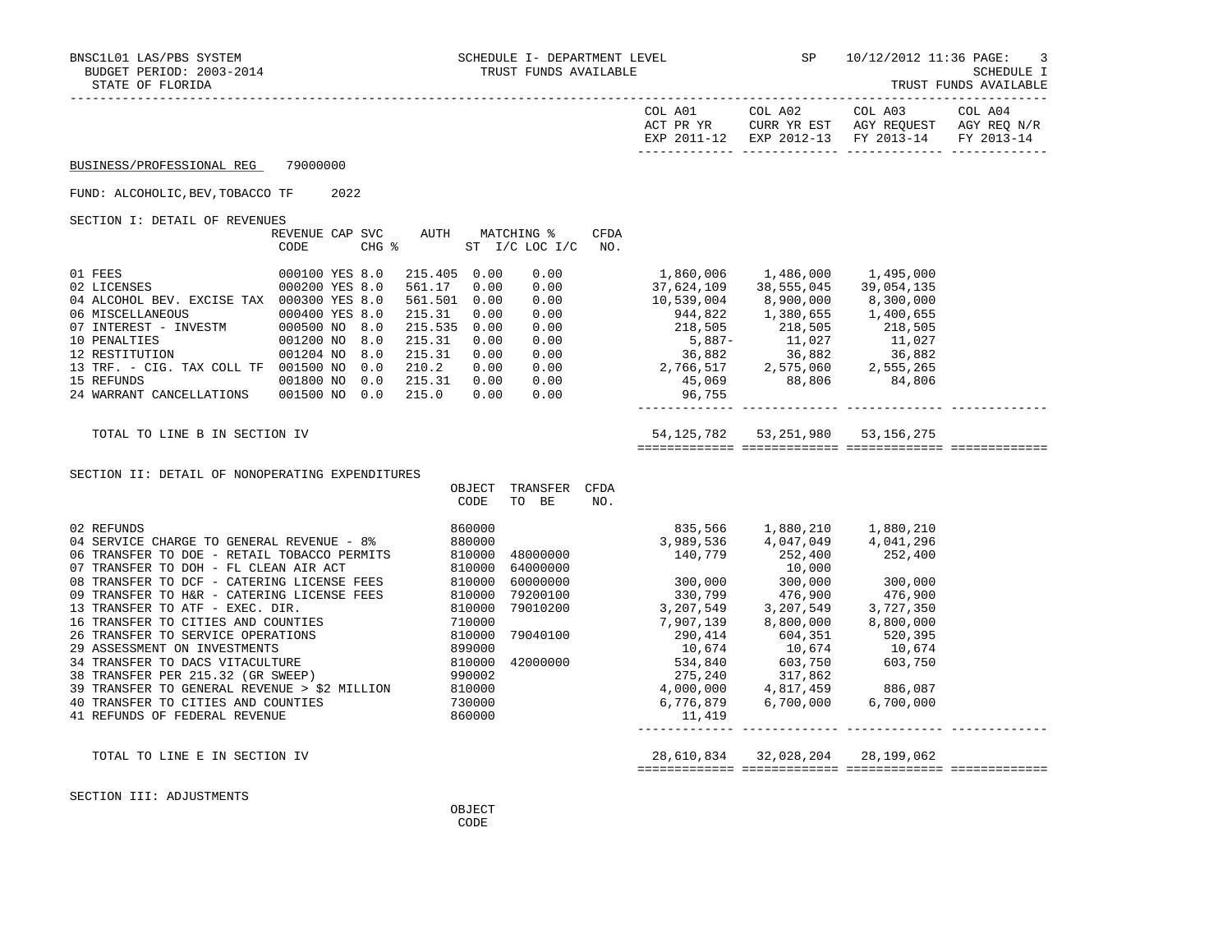| BNSC1L01 LAS/PBS SYSTEM<br>BUDGET PERIOD: 2003-2014<br>STATE OF FLORIDA                                                                      |                                                | SCHEDULE I- DEPARTMENT LEVEL<br>TRUST FUNDS AVAILABLE |                                                                                                  | SP 10/12/2012 11:36 PAGE: 4<br>SCHEDULE I<br>TRUST FUNDS AVAILABLE                                                |  |  |
|----------------------------------------------------------------------------------------------------------------------------------------------|------------------------------------------------|-------------------------------------------------------|--------------------------------------------------------------------------------------------------|-------------------------------------------------------------------------------------------------------------------|--|--|
|                                                                                                                                              |                                                | COL A01                                               | COL A02                                                                                          | COL A03 COL A04<br>ACT PR YR CURR YR EST AGY REQUEST AGY REQ N/R<br>EXP 2011-12 EXP 2012-13 FY 2013-14 FY 2013-14 |  |  |
| BUSINESS/PROFESSIONAL REG 79000000                                                                                                           |                                                |                                                       |                                                                                                  |                                                                                                                   |  |  |
| FUND: ALCOHOLIC, BEV, TOBACCO TF 2022                                                                                                        |                                                |                                                       |                                                                                                  |                                                                                                                   |  |  |
| SECTION III: ADJUSTMENTS                                                                                                                     | OBJECT<br>CODE                                 |                                                       |                                                                                                  |                                                                                                                   |  |  |
| 03 SEPT 2011 CERTIFIED FORWARD REVERSIONS<br>04 SEPT 2012 CERTIFIED FORWARD REVERSIONS<br>05 SWFS ADJUSTMENT<br>06 2011 CF BS<br>12 ROUNDING | 991000<br>991000<br>991000<br>991000<br>991000 | 4,486<br>$7,747-$<br>$32,833-$<br>$10 -$              | 32,743<br>$1 -$                                                                                  |                                                                                                                   |  |  |
| TOTAL TO LINE H IN SECTION IV                                                                                                                |                                                |                                                       | $36, 104 - 32, 742$                                                                              |                                                                                                                   |  |  |
| SECTION IV: SUMMARY                                                                                                                          |                                                |                                                       |                                                                                                  |                                                                                                                   |  |  |
| UNRESERVED FUND BALANCE - JULY 1<br>ADD: REVENUES (FROM SECTION I)<br>TOTAL FUNDS AVAILABLE (LINE A + LINE B)                                | (A)<br>(B)<br>(C)                              |                                                       | 4,645,850 5,827,948 2,000,000<br>54, 125, 782 53, 251, 980 53, 156, 275<br>58,771,632 59,079,928 | 55,156,275                                                                                                        |  |  |
| LESS: OPERATING EXPENDITURES<br>LESS: NONOPERATING EXPENDITURES (SECTION II)<br>LESS: FIXED CAPITAL OUTLAY (TOTAL ONLY)                      | (D)<br>(E)<br>(F)                              | 24,296,746<br>28,610,834                              | 25,084,466<br>32,028,204                                                                         | 24,957,213<br>28,199,062                                                                                          |  |  |
| UNRESERVED FUND BALANCE - JUNE 30 - BEFORE ADJ<br>NET ADJUSTMENTS (FROM SECTION III)                                                         | (G)<br>(H)                                     |                                                       | 5,864,052 1,967,258<br>36, 104 - 32, 742                                                         | 2,000,000                                                                                                         |  |  |
| ADJUSTED UNRESERVED FUND BALANCE - JUNE 30                                                                                                   | (I)                                            | 5,827,948                                             | 2,000,000                                                                                        | 2,000,000                                                                                                         |  |  |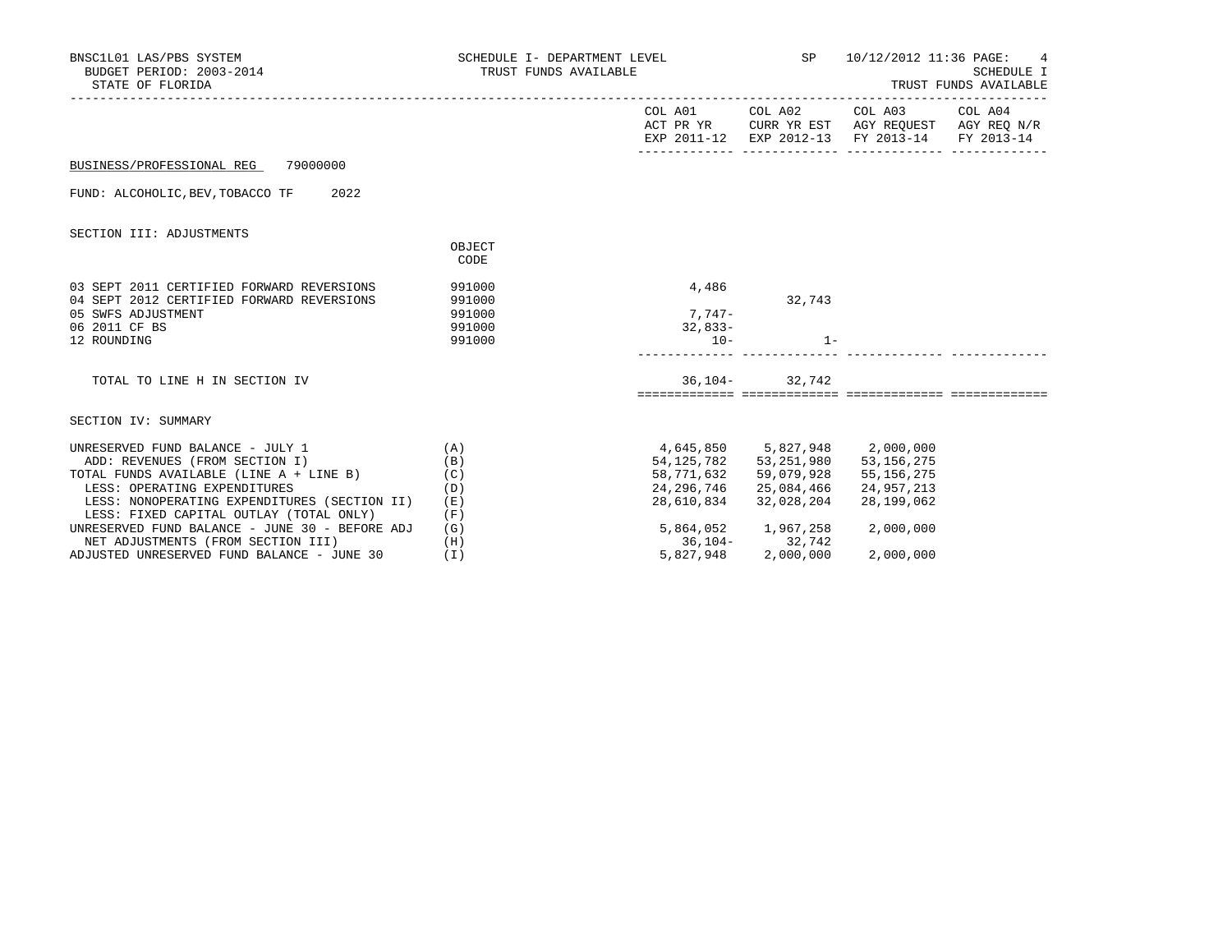|                                                                                                                                                                                                                                                                                                                                                                                                                          |                         |      |        |                  |                                       |             |                                                                                                                                                                                                                                                                                                                                                                            |                                        | COL A01 COL A02 COL A03 COL A04<br>ACT PR YR CURR YR EST AGY REQUEST AGY REQ N/R<br>EXP 2011-12 EXP 2012-13 FY 2013-14 FY 2013-14 |  |
|--------------------------------------------------------------------------------------------------------------------------------------------------------------------------------------------------------------------------------------------------------------------------------------------------------------------------------------------------------------------------------------------------------------------------|-------------------------|------|--------|------------------|---------------------------------------|-------------|----------------------------------------------------------------------------------------------------------------------------------------------------------------------------------------------------------------------------------------------------------------------------------------------------------------------------------------------------------------------------|----------------------------------------|-----------------------------------------------------------------------------------------------------------------------------------|--|
| BUSINESS/PROFESSIONAL REG                                                                                                                                                                                                                                                                                                                                                                                                | 79000000                |      |        |                  |                                       |             |                                                                                                                                                                                                                                                                                                                                                                            |                                        |                                                                                                                                   |  |
| FUND: CIGARETTE TAX COLL TF                                                                                                                                                                                                                                                                                                                                                                                              |                         | 2086 |        |                  |                                       |             |                                                                                                                                                                                                                                                                                                                                                                            |                                        |                                                                                                                                   |  |
| SECTION I: DETAIL OF REVENUES                                                                                                                                                                                                                                                                                                                                                                                            |                         |      |        |                  |                                       |             |                                                                                                                                                                                                                                                                                                                                                                            |                                        |                                                                                                                                   |  |
|                                                                                                                                                                                                                                                                                                                                                                                                                          | REVENUE CAP SVC<br>CODE |      | CHG %  |                  | AUTH MATCHING %<br>ST I/C LOC I/C NO. | <b>CFDA</b> |                                                                                                                                                                                                                                                                                                                                                                            |                                        |                                                                                                                                   |  |
| 03 TAXES                                                                                                                                                                                                                                                                                                                                                                                                                 | 000300 YES 8.0          |      | 210.02 | 0.00             | 0.00                                  |             |                                                                                                                                                                                                                                                                                                                                                                            | 307,889,585 286,200,000 284,000,000    |                                                                                                                                   |  |
| 04 MISCELLANEOUS 000400 YES 8.0<br>05 CIGARETTE TAX SURCHARGE 000300 YES 8.0                                                                                                                                                                                                                                                                                                                                             |                         |      |        |                  |                                       |             |                                                                                                                                                                                                                                                                                                                                                                            |                                        |                                                                                                                                   |  |
|                                                                                                                                                                                                                                                                                                                                                                                                                          |                         |      |        |                  |                                       |             |                                                                                                                                                                                                                                                                                                                                                                            |                                        |                                                                                                                                   |  |
|                                                                                                                                                                                                                                                                                                                                                                                                                          |                         |      |        |                  |                                       |             | $65,591,666$ $65,600,000$ $66,700,000$                                                                                                                                                                                                                                                                                                                                     |                                        |                                                                                                                                   |  |
|                                                                                                                                                                                                                                                                                                                                                                                                                          |                         |      |        |                  |                                       |             |                                                                                                                                                                                                                                                                                                                                                                            |                                        |                                                                                                                                   |  |
| TOTAL TO LINE B IN SECTION IV                                                                                                                                                                                                                                                                                                                                                                                            |                         |      |        |                  |                                       |             |                                                                                                                                                                                                                                                                                                                                                                            | 1293,577,936 1208,300,000 1200,600,000 |                                                                                                                                   |  |
| SECTION II: DETAIL OF NONOPERATING EXPENDITURES                                                                                                                                                                                                                                                                                                                                                                          |                         |      |        | CODE             | OBJECT TRANSFER CFDA<br>TO BE         | NO.         |                                                                                                                                                                                                                                                                                                                                                                            |                                        |                                                                                                                                   |  |
| 01 REFUNDS<br>02 TRANSFERS TO REVENUE SHARING TRUST FUND<br>03 GENERAL REVENUE SERVICE CHARGE- 8% 880000<br>04 TRANSFERS TO PUBLIC MED. ASST. TF 810000<br>05 TRANSFERS TO AB&T TF 810000<br>05 TRANSFERS TO AB&T TF 810000<br>06 TRANSFER TO GENERAL REVENUE<br>07 TRANSFER TO MOFFIT CANCER CENTER 610000<br>07 TRANSFER TO MOFFIT CANDE TENTER TIND<br>09 GENERAL REVENUE SERVICE CHARGE - 8%<br>10 REFUNDS SURCHARGE |                         |      | 880000 | 860000<br>860000 | 73000000                              |             | 555,535 82,276 81,644<br>8,120,956 7,558,944 7,500,840<br>$\begin{array}{cccc} 684000000 & 82,049,662 & 76,371,401 & 75,757,75 \\ 79400300 & 2,766,517 & 2,575,060 & 2,555,265 \\ 184,078,367 & 171,031,901 & 169,673,444 \\ & & 5,783,991 & 5,691,000 & 5,691,020 \end{array}$<br>906,619,254 848,095,824 843,037,233<br>73,747,463 73,307,585<br>175,936 256,713 255,181 |                                        |                                                                                                                                   |  |
| TOTAL TO LINE E IN SECTION IV                                                                                                                                                                                                                                                                                                                                                                                            |                         |      |        |                  |                                       |             |                                                                                                                                                                                                                                                                                                                                                                            | 1293,577,936 1208,300,000 1200,600,000 |                                                                                                                                   |  |
| SECTION III: ADJUSTMENTS                                                                                                                                                                                                                                                                                                                                                                                                 |                         |      |        | OBJECT<br>CODE   |                                       |             |                                                                                                                                                                                                                                                                                                                                                                            |                                        |                                                                                                                                   |  |
| TOTAL TO LINE H IN SECTION IV                                                                                                                                                                                                                                                                                                                                                                                            |                         |      |        |                  |                                       |             |                                                                                                                                                                                                                                                                                                                                                                            |                                        |                                                                                                                                   |  |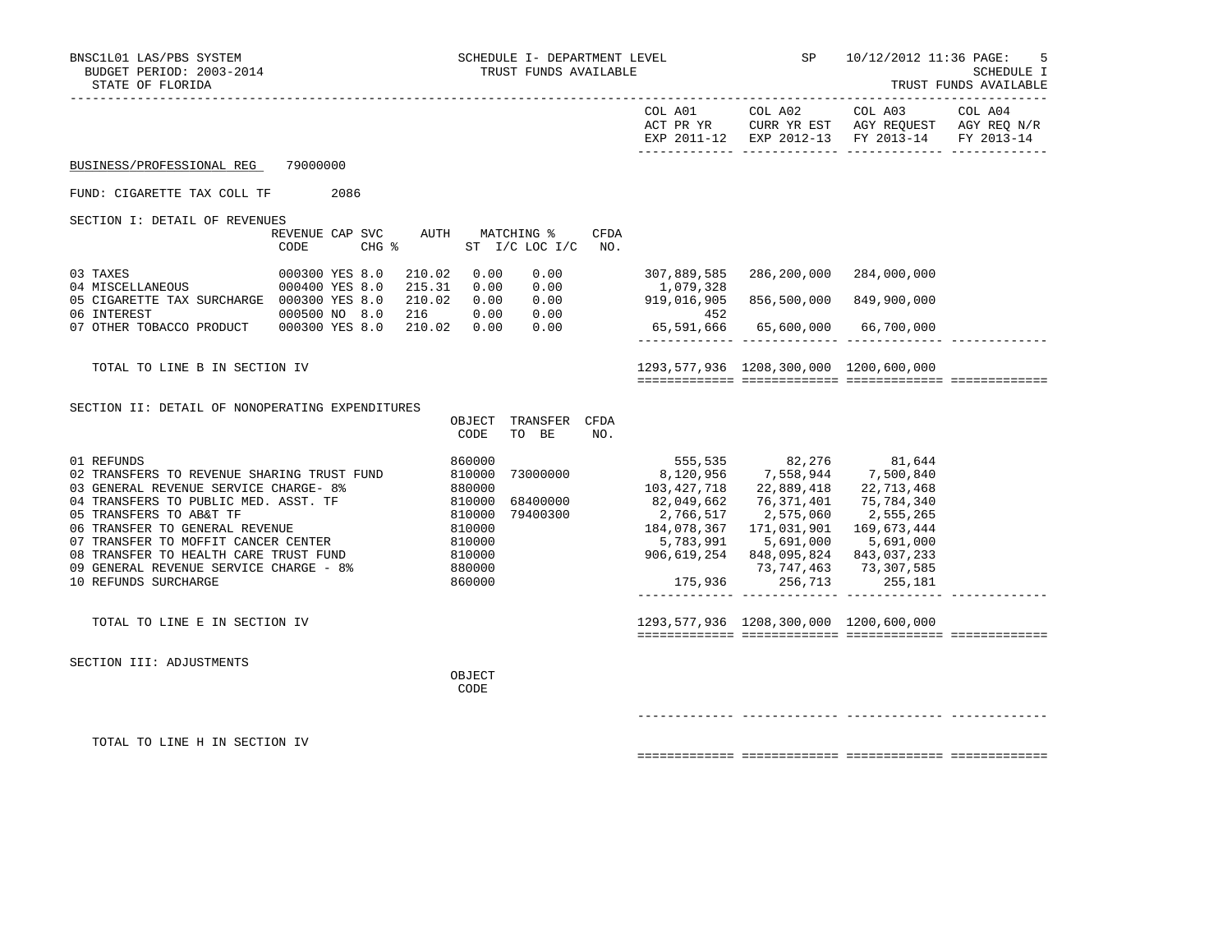NET ADJUSTMENTS (FROM SECTION III) (H) ADJUSTED UNRESERVED FUND BALANCE - JUNE 30 (I)

### TRUST FUNDS AVAILABLE

|                                                |     | COL A01<br>ACT PR YR<br>EXP 2011-12 | COL A02<br>CURR YR EST<br>EXP 2012-13 | COL A03<br>AGY REOUEST<br>FY 2013-14 | COL A04<br>AGY REQ N/R<br>FY 2013-14 |
|------------------------------------------------|-----|-------------------------------------|---------------------------------------|--------------------------------------|--------------------------------------|
| 79000000<br>BUSINESS/PROFESSIONAL REG          |     |                                     |                                       |                                      |                                      |
| 2086<br>FUND: CIGARETTE TAX COLL TF            |     |                                     |                                       |                                      |                                      |
| SECTION IV: SUMMARY                            |     |                                     |                                       |                                      |                                      |
| UNRESERVED FUND BALANCE - JULY 1               | (A) |                                     |                                       |                                      |                                      |
| ADD: REVENUES (FROM SECTION I)                 | (B) |                                     | 1293,577,936 1208,300,000             | 1200,600,000                         |                                      |
| TOTAL FUNDS AVAILABLE (LINE A + LINE B)        | (C) |                                     | 1293,577,936 1208,300,000             | 1200,600,000                         |                                      |
| LESS: OPERATING EXPENDITURES                   | (D) |                                     |                                       |                                      |                                      |
| LESS: NONOPERATING EXPENDITURES (SECTION II)   | (E) |                                     | 1293,577,936 1208,300,000             | 1200,600,000                         |                                      |
| LESS: FIXED CAPITAL OUTLAY (TOTAL ONLY)        | (F) |                                     |                                       |                                      |                                      |
| UNRESERVED FUND BALANCE - JUNE 30 - BEFORE ADJ | (G) |                                     |                                       |                                      |                                      |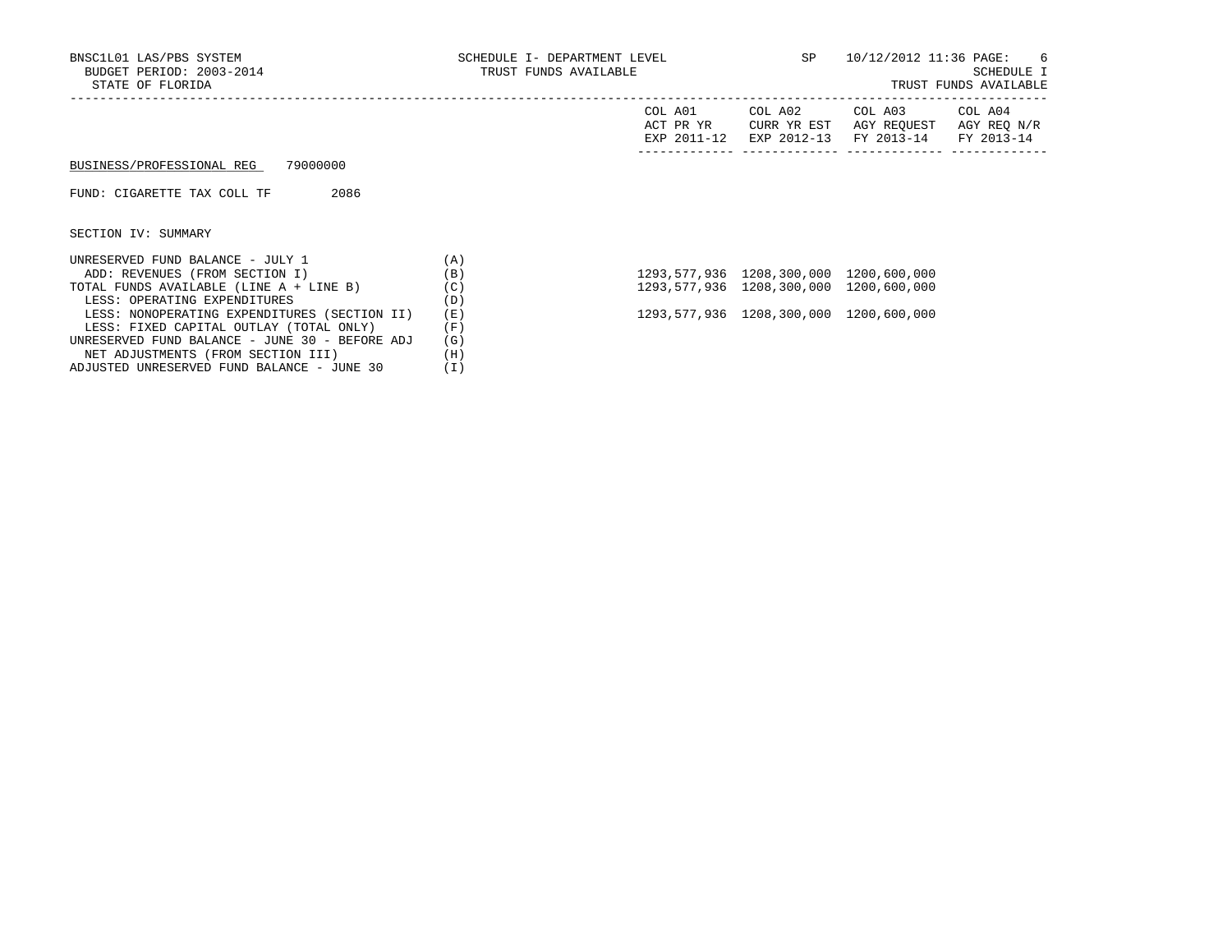| BNSC1L01 LAS/PBS SYSTEM<br>BUDGET PERIOD: 2003-2014<br>STATE OF FLORIDA                                                                                                                                                                                                                              | SCHEDULE I- DEPARTMENT LEVEL<br>TRUST FUNDS AVAILABLE                                        | <b>SP</b><br>10/12/2012 11:36 PAGE: 7<br>SCHEDULE I<br>TRUST FUNDS AVAILABLE<br>----------                                                    |
|------------------------------------------------------------------------------------------------------------------------------------------------------------------------------------------------------------------------------------------------------------------------------------------------------|----------------------------------------------------------------------------------------------|-----------------------------------------------------------------------------------------------------------------------------------------------|
|                                                                                                                                                                                                                                                                                                      |                                                                                              | COL A01<br>COL A02<br>COL A03<br>COL A04<br>ACT PR YR CURR YR EST AGY REQUEST AGY REQ N/R<br>EXP 2011-12 EXP 2012-13 FY 2013-14<br>FY 2013-14 |
| 79000000<br>BUSINESS/PROFESSIONAL REG                                                                                                                                                                                                                                                                |                                                                                              |                                                                                                                                               |
| FUND: FL DRUG/DEVICE/COSMETIC TF<br>2173                                                                                                                                                                                                                                                             |                                                                                              |                                                                                                                                               |
| SECTION I: DETAIL OF REVENUES<br>REVENUE CAP SVC<br>CODE<br>$CHG$ $\frac{1}{6}$                                                                                                                                                                                                                      | AUTH<br>MATCHING %<br>CFDA<br>ST I/C LOC I/C NO.                                             |                                                                                                                                               |
| 01 FEES AND LICENSES<br>000100 YES 8.0<br>499<br>02 LICENSES AND RENEWALS  000200 YES 8.0<br>499<br>03 FINES, FORFEITS JUDGEMTS 001200 NO 8.0<br>499<br>05 TRANSFER FROM DOH<br>499<br>001500 NO 0.0<br>08 MISCELLANEOUS<br>000400 YES 0.0<br>499<br>09 PENALITIES RETURNED CHK 001202 NO 0.0<br>499 | 0.00<br>0.00<br>0.00<br>0.00<br>0.00<br>0.00<br>0.00<br>0.00<br>0.00<br>0.00<br>0.00<br>0.00 | 32,371<br>1,910,702<br>524,150<br>563,752<br>44,152<br>258                                                                                    |
| TOTAL TO LINE B IN SECTION IV                                                                                                                                                                                                                                                                        |                                                                                              | 3,075,385                                                                                                                                     |
| SECTION II: DETAIL OF NONOPERATING EXPENDITURES                                                                                                                                                                                                                                                      | OBJECT TRANSFER CFDA<br>CODE<br>TO BE<br>NO.                                                 |                                                                                                                                               |
| 01 SERVICE CHARGE TO GR - 8%<br>02 TRANSFER TO DIVISION OF SERVICE OPS<br>03 TRANSFER TO ADMINISTRATIVE TRUST FUND<br>04 REFUNDS<br>10 FDLE FINGERPRINTING                                                                                                                                           | 810000<br>810000<br>79040100<br>79010200<br>810000<br>860000<br>134900 71000000              | 199,703<br>91,246<br>182,491<br>12,863<br>11,191                                                                                              |
| TOTAL TO LINE E IN SECTION IV                                                                                                                                                                                                                                                                        |                                                                                              | 497,494                                                                                                                                       |
| SECTION III: ADJUSTMENTS                                                                                                                                                                                                                                                                             | OBJECT<br>CODE                                                                               |                                                                                                                                               |
| 02 EQUITY TSF OUT TO PROF REG TRUST FUND<br>03 SEPT 2012 INCURRED OBJIGATIONS REVERSIONS<br>04 DIFF IN EXHBT B EXPENDS AND AGENCY TB                                                                                                                                                                 | 991000<br>991000<br>991000                                                                   | 749,572-<br>1,374<br>27                                                                                                                       |
| TOTAL TO LINE H IN SECTION IV                                                                                                                                                                                                                                                                        |                                                                                              | 27<br>748,198-                                                                                                                                |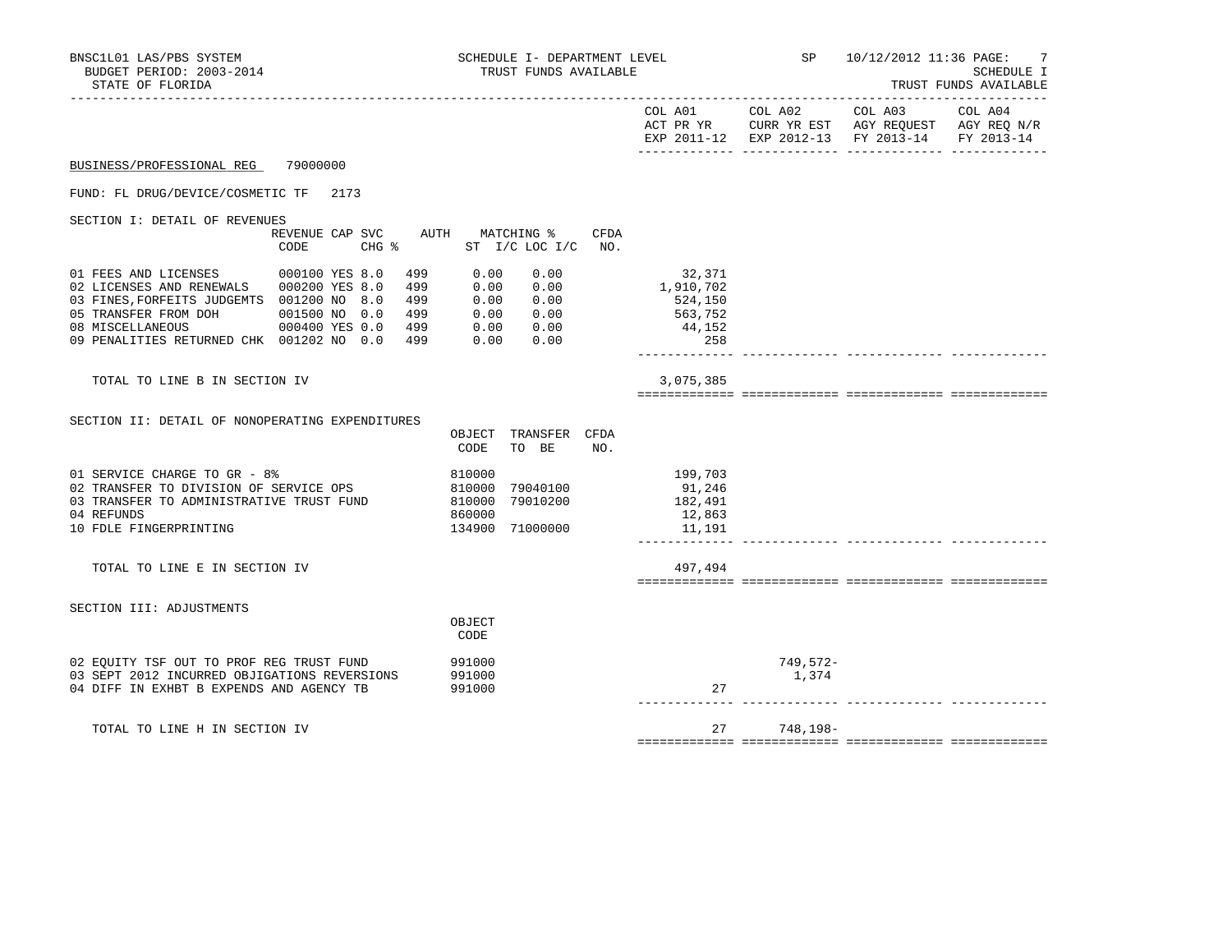| BNSC1L01 LAS/PBS SYSTEM<br>BUDGET PERIOD: 2003-2014<br>STATE OF FLORIDA |     | SCHEDULE I- DEPARTMENT LEVEL<br>TRUST FUNDS AVAILABLE |                        |                                                             | SP and the set of the set of the set of the set of the set of the set of the set of the set of the set of the set of the set of the set of the set of the set of the set of the set of the set of the set of the set of the se<br>10/12/2012 11:36 PAGE: 8<br>SCHEDULE I<br>TRUST FUNDS AVAILABLE |  |  |
|-------------------------------------------------------------------------|-----|-------------------------------------------------------|------------------------|-------------------------------------------------------------|---------------------------------------------------------------------------------------------------------------------------------------------------------------------------------------------------------------------------------------------------------------------------------------------------|--|--|
|                                                                         |     | COL A01<br>ACT PR YR<br>EXP 2011-12                   | COL A02<br>CURR YR EST | COL A03<br>AGY REOUEST<br>EXP 2012-13 FY 2013-14 FY 2013-14 | COL A04<br>AGY REQ N/R                                                                                                                                                                                                                                                                            |  |  |
| BUSINESS/PROFESSIONAL REG 79000000                                      |     |                                                       |                        |                                                             |                                                                                                                                                                                                                                                                                                   |  |  |
| FUND: FL DRUG/DEVICE/COSMETIC TF 2173                                   |     |                                                       |                        |                                                             |                                                                                                                                                                                                                                                                                                   |  |  |
| SECTION IV: SUMMARY                                                     |     |                                                       |                        |                                                             |                                                                                                                                                                                                                                                                                                   |  |  |
| UNRESERVED FUND BALANCE - JULY 1                                        | (A) |                                                       | 748,198                |                                                             |                                                                                                                                                                                                                                                                                                   |  |  |
| ADD: REVENUES (FROM SECTION I)                                          | (B) | 3,075,385                                             |                        |                                                             |                                                                                                                                                                                                                                                                                                   |  |  |
| TOTAL FUNDS AVAILABLE (LINE A + LINE B)                                 | (C) | 3,075,385                                             | 748,198                |                                                             |                                                                                                                                                                                                                                                                                                   |  |  |
| LESS: OPERATING EXPENDITURES                                            | (D) | 1,829,720                                             |                        |                                                             |                                                                                                                                                                                                                                                                                                   |  |  |
| LESS: NONOPERATING EXPENDITURES (SECTION II)                            | (E) | 497,494                                               |                        |                                                             |                                                                                                                                                                                                                                                                                                   |  |  |
| LESS: FIXED CAPITAL OUTLAY (TOTAL ONLY)                                 | (F) |                                                       |                        |                                                             |                                                                                                                                                                                                                                                                                                   |  |  |
| UNRESERVED FUND BALANCE - JUNE 30 - BEFORE ADJ                          | (G) | 748,171                                               | 748,198                |                                                             |                                                                                                                                                                                                                                                                                                   |  |  |

UNRESERVED FUND BALANCE – JUNE 30 – BEFORE ADJ (G)  $748,171$  748,198<br>NET ADJUSTMENTS (FROM SECTION III) (H)  $27$  748,198–

NET ADJUSTMENTS (FROM SECTION III) (H)<br>DJUSTED UNRESERVED FUND BALANCE – JUNE 30 (I) 748,198

ADJUSTED UNRESERVED FUND BALANCE - JUNE 30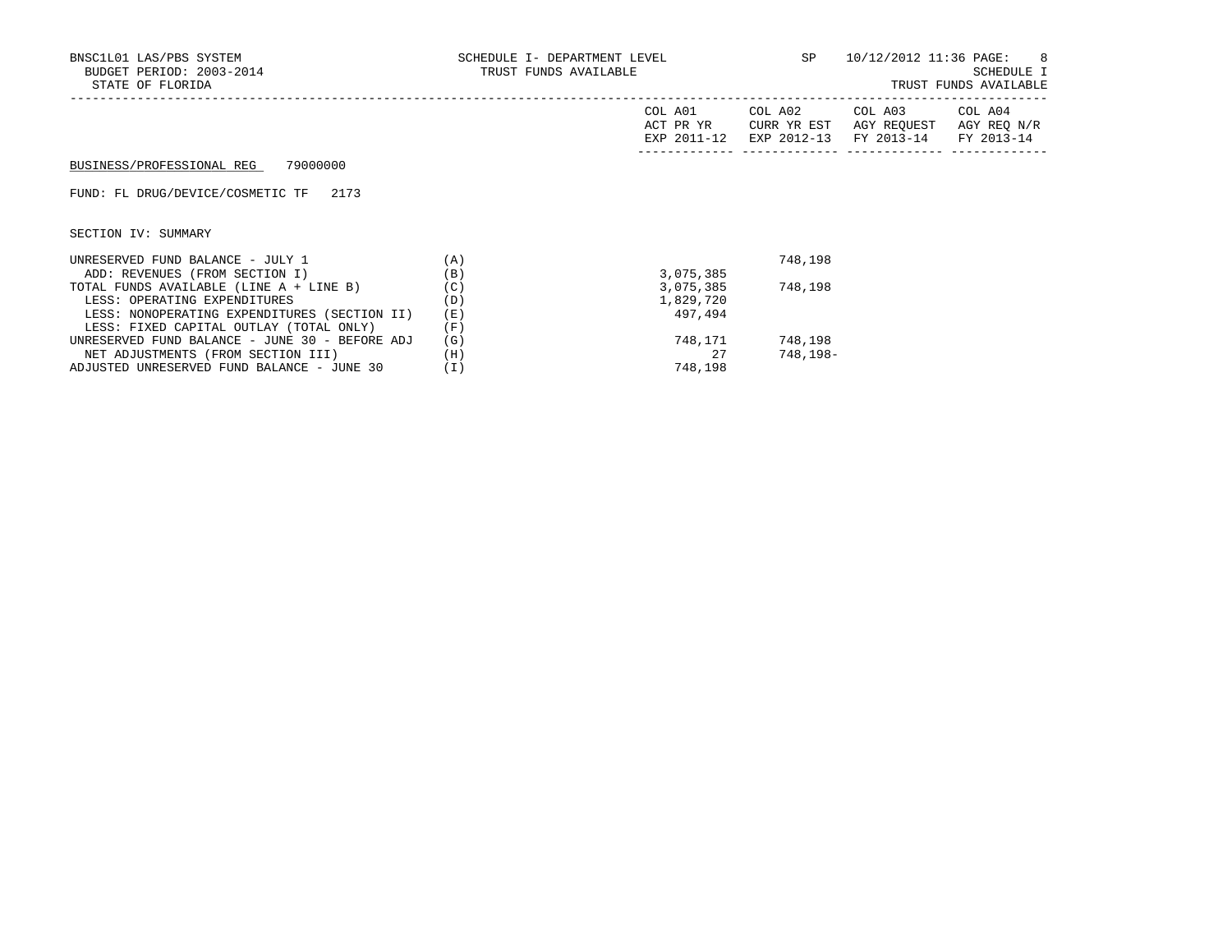| BNSC1L01 LAS/PBS SYSTEM<br>BUDGET PERIOD: 2003-2014<br>STATE OF FLORIDA                                                                                                                                                                                                                                                                                                        | SCHEDULE I- DEPARTMENT LEVEL<br>TRUST FUNDS AVAILABLE                                     |                                                     |                                                                                                                                                                                                  | SP 10/12/2012 11:36 PAGE:<br>9<br>SCHEDULE I<br>TRUST FUNDS AVAILABLE |
|--------------------------------------------------------------------------------------------------------------------------------------------------------------------------------------------------------------------------------------------------------------------------------------------------------------------------------------------------------------------------------|-------------------------------------------------------------------------------------------|-----------------------------------------------------|--------------------------------------------------------------------------------------------------------------------------------------------------------------------------------------------------|-----------------------------------------------------------------------|
|                                                                                                                                                                                                                                                                                                                                                                                |                                                                                           |                                                     |                                                                                                                                                                                                  | EXP 2011-12 EXP 2012-13 FY 2013-14 FY 2013-14                         |
| BUSINESS/PROFESSIONAL REG<br>79000000                                                                                                                                                                                                                                                                                                                                          |                                                                                           |                                                     |                                                                                                                                                                                                  |                                                                       |
| FUND: FEDERAL GRANTS TRUST FUND<br>2261                                                                                                                                                                                                                                                                                                                                        |                                                                                           |                                                     |                                                                                                                                                                                                  |                                                                       |
| SECTION I: DETAIL OF REVENUES<br>CODE                                                                                                                                                                                                                                                                                                                                          | REVENUE CAP SVC AUTH MATCHING % CFDA<br>CHG % ST I/C LOC I/C NO.                          |                                                     |                                                                                                                                                                                                  |                                                                       |
| 000700 NO 0.0<br>01 CS GRANTS<br>0000<br>04 FED TSF FR OTHER AGENCY 001510 NO 0.0<br>0000                                                                                                                                                                                                                                                                                      | 0000 0.00<br>$0.00 \t 16.727 \t 143,695$<br>0.00 0.00<br>$0.00$ $0.00$ $81.128$ $350,925$ | 143,695<br>55,038<br>______________________________ | 63,922                                                                                                                                                                                           |                                                                       |
| TOTAL TO LINE B IN SECTION IV                                                                                                                                                                                                                                                                                                                                                  |                                                                                           |                                                     | 693, 353 63, 922                                                                                                                                                                                 |                                                                       |
| SECTION II: DETAIL OF NONOPERATING EXPENDITURES                                                                                                                                                                                                                                                                                                                                | OBJECT TRANSFER CFDA<br>CODE<br>TO BE<br>NO.                                              |                                                     |                                                                                                                                                                                                  |                                                                       |
| 02 TRANSFER SECTION 215.89<br>03 TSF TO DOACS/ENERGY CLIMATE COMMISSION                                                                                                                                                                                                                                                                                                        | 810000<br>810000                                                                          | 143,695                                             | 1,000                                                                                                                                                                                            |                                                                       |
| TOTAL TO LINE E IN SECTION IV                                                                                                                                                                                                                                                                                                                                                  |                                                                                           |                                                     | 143,695 1,000                                                                                                                                                                                    |                                                                       |
| SECTION III: ADJUSTMENTS                                                                                                                                                                                                                                                                                                                                                       | OBJECT<br>CODE                                                                            |                                                     |                                                                                                                                                                                                  |                                                                       |
| 01 POST CLOSING FS ADJUSTMENT                                                                                                                                                                                                                                                                                                                                                  | 991000                                                                                    | 75,863                                              |                                                                                                                                                                                                  |                                                                       |
| TOTAL TO LINE H IN SECTION IV                                                                                                                                                                                                                                                                                                                                                  |                                                                                           | 75,863                                              |                                                                                                                                                                                                  |                                                                       |
| SECTION IV: SUMMARY                                                                                                                                                                                                                                                                                                                                                            |                                                                                           |                                                     |                                                                                                                                                                                                  |                                                                       |
| UNRESERVED FUND BALANCE - JULY 1<br>ADD: REVENUES (FROM SECTION I)<br>TOTAL FUNDS AVAILABLE (LINE A + LINE B)<br>LESS: OPERATING EXPENDITURES<br>LESS: NONOPERATING EXPENDITURES (SECTION II)<br>LESS: FIXED CAPITAL OUTLAY (TOTAL ONLY)<br>UNRESERVED FUND BALANCE - JUNE 30 - BEFORE ADJ<br>NET ADJUSTMENTS (FROM SECTION III)<br>ADJUSTED UNRESERVED FUND BALANCE - JUNE 30 | (A)<br>(B)<br>(C)<br>(D)<br>(E)<br>(F)<br>(G)<br>(H)<br>(I)                               | $24, 137 -$<br>75,863<br>51,726                     | 51,726<br>$\begin{array}{llll} 693\,,\,353 & \qquad & 63\,,\,922 \\ 693\,,\,353 & \qquad & 115\,,\,648 \\ 573\,,\,795 & \qquad & 114\,,\,648 \\ 143\,,\,695 & \qquad & 1\,,\,000 \\ \end{array}$ |                                                                       |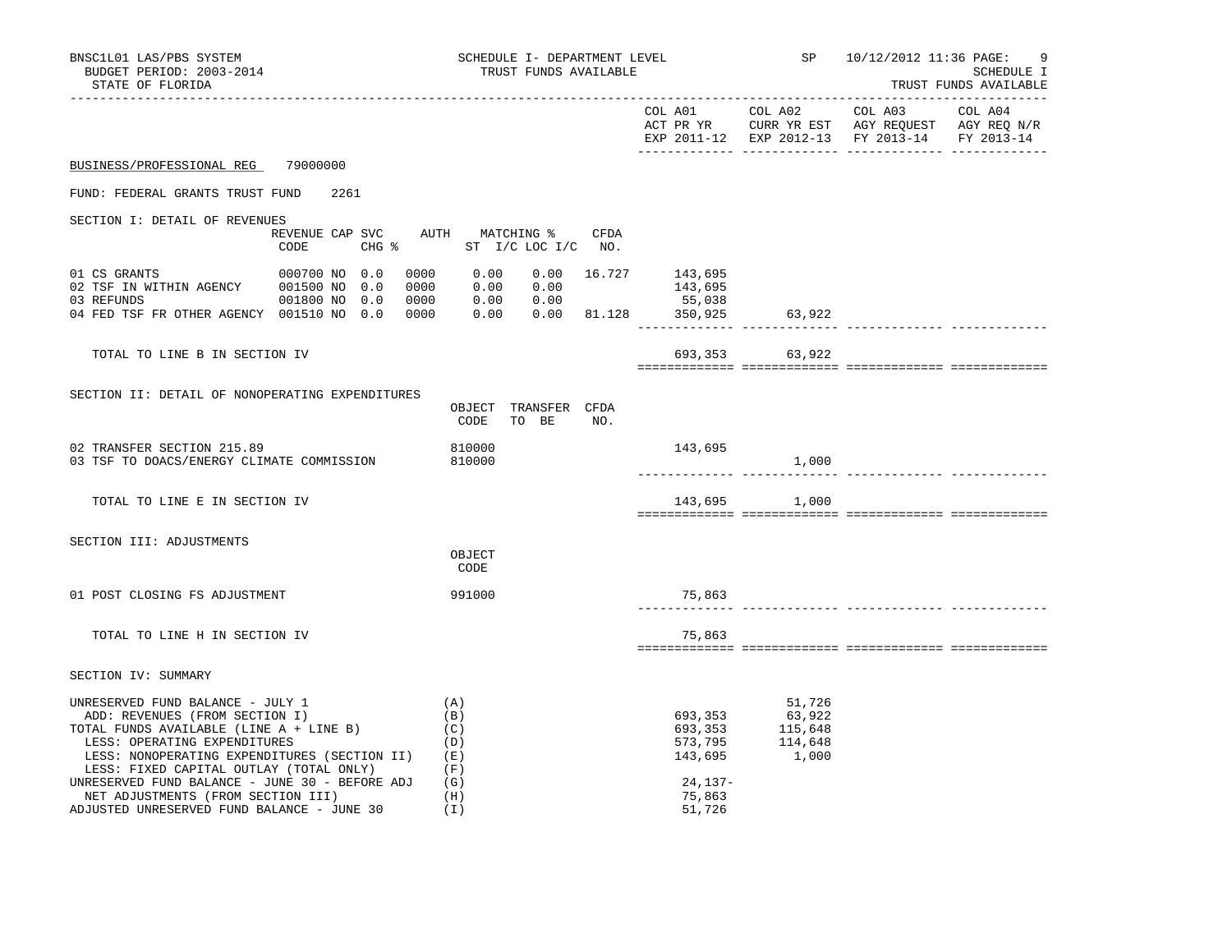|                                                                                                                                                                                                                                                                                                               |                                  |      |              |                                                                              |                                                                                                                                                                                                                                                       |                         |                                                                                                                                      | COL A02<br>EXP 2011-12 EXP 2012-13 FY 2013-14     |         | FY 2013-14 |
|---------------------------------------------------------------------------------------------------------------------------------------------------------------------------------------------------------------------------------------------------------------------------------------------------------------|----------------------------------|------|--------------|------------------------------------------------------------------------------|-------------------------------------------------------------------------------------------------------------------------------------------------------------------------------------------------------------------------------------------------------|-------------------------|--------------------------------------------------------------------------------------------------------------------------------------|---------------------------------------------------|---------|------------|
| BUSINESS/PROFESSIONAL REG                                                                                                                                                                                                                                                                                     | 79000000                         |      |              |                                                                              |                                                                                                                                                                                                                                                       |                         |                                                                                                                                      |                                                   |         |            |
| FUND: FL CONDO/TIMESHARE/MH TF                                                                                                                                                                                                                                                                                |                                  | 2289 |              |                                                                              |                                                                                                                                                                                                                                                       |                         |                                                                                                                                      |                                                   |         |            |
| SECTION I: DETAIL OF REVENUES                                                                                                                                                                                                                                                                                 | REVENUE CAP SVC<br>CODE          |      |              |                                                                              | AUTH MATCHING %<br>CHG % ST I/C LOC I/C                                                                                                                                                                                                               | CFDA<br>NO <sub>z</sub> |                                                                                                                                      |                                                   |         |            |
| 01 FEES<br>02 LICENSES<br>04 MISCELLANEOUS RECEIPTS 000400 YES 8.0<br>05 INTEREST INVESTMENTS 000502 NO 8.0<br>07 FINES<br>12 PENALTIES<br>17 REFUNDS                                                                                                                                                         | 000100 YES 8.0<br>000200 YES 8.0 |      | 718.502 0.00 |                                                                              | 0.00<br>326.004 0.00 0.00<br>ECEIPTS 000400 YES 8.0 215.31 0.00 0.00<br>MENTS 000502 NO 8.0 215.535 0.00 0.00<br>001202 NO 8.0 215.31 0.00 0.00<br>001202 NO 8.0 215.31 0.00 0.00<br>001202 NO 8.0 215.31 0.00 0.00<br>001800 NO 0.0 215.31 0.00 0.00 |                         | $687,210$ $684,500$ $684,470$<br>$84,076$ $200$ $200$<br>$139,420$ $139,420$<br>$145,613$ $209,000$ $209,000$<br>$105 -$<br>8,425    | 11,940,923  12,987,949  12,987,949<br>7,800 7,800 |         |            |
| TOTAL TO LINE B IN SECTION IV                                                                                                                                                                                                                                                                                 |                                  |      |              |                                                                              |                                                                                                                                                                                                                                                       |                         |                                                                                                                                      | 13,005,562  14,028,869  14,028,839                |         |            |
| SECTION II: DETAIL OF NONOPERATING EXPENDITURES                                                                                                                                                                                                                                                               |                                  |      |              | OBJECT<br>CODE                                                               | TRANSFER CFDA<br>TO BE                                                                                                                                                                                                                                | NO.                     |                                                                                                                                      |                                                   |         |            |
| 04 TRANSFERS TO ADMINISTRATION TF<br>06 SERVICE CHARGE TO GENERAL REVENUE - 8%<br>07 ASSESSMENT ON INVESTMENTS<br>09 5% TRUST FUND RESERVE<br>10 TRANSFER TO SERVICE OPERATIONS<br>13 REFUNDS OF STATE REVENUE<br>14 REFUNDS OF FED REVENUE<br>15 FINGERPRINT ASSESSMENT<br>24 TRANSFER EXCESS BAL TO GEN REV |                                  |      | 880000       | 810000<br>899000<br>999000<br>810000<br>810000<br>810000<br>134900<br>990002 | 79010000<br>79040100                                                                                                                                                                                                                                  |                         | 1,356,884   1,426,826   1,426,826<br>$\begin{array}{cc} 335,161 & 639,397 & 639,397 \ 70,395 & 150,000 & 150,000 \end{array}$<br>112 | 17,320 28,650 28,650<br>5,800,000 3,000,000       | 717,012 |            |
| TOTAL TO LINE E IN SECTION IV                                                                                                                                                                                                                                                                                 |                                  |      |              |                                                                              |                                                                                                                                                                                                                                                       |                         |                                                                                                                                      | 8,685,855 6,373,637 4,090,646                     |         |            |
| SECTION III: ADJUSTMENTS                                                                                                                                                                                                                                                                                      |                                  |      |              | OBJECT<br>CODE                                                               |                                                                                                                                                                                                                                                       |                         |                                                                                                                                      |                                                   |         |            |
| 01 2011 REVERSIONS<br>02 2011 GL 38600<br>03 2012 REVERSIONS<br>19 ROUNDING                                                                                                                                                                                                                                   |                                  |      |              | 991000<br>991000<br>991000<br>991000                                         |                                                                                                                                                                                                                                                       |                         | 993<br>170,173<br>2                                                                                                                  | 698<br>-1                                         | 1       |            |
| TOTAL TO LINE H IN SECTION IV                                                                                                                                                                                                                                                                                 |                                  |      |              |                                                                              |                                                                                                                                                                                                                                                       |                         | 171,168                                                                                                                              | 699                                               | 1       |            |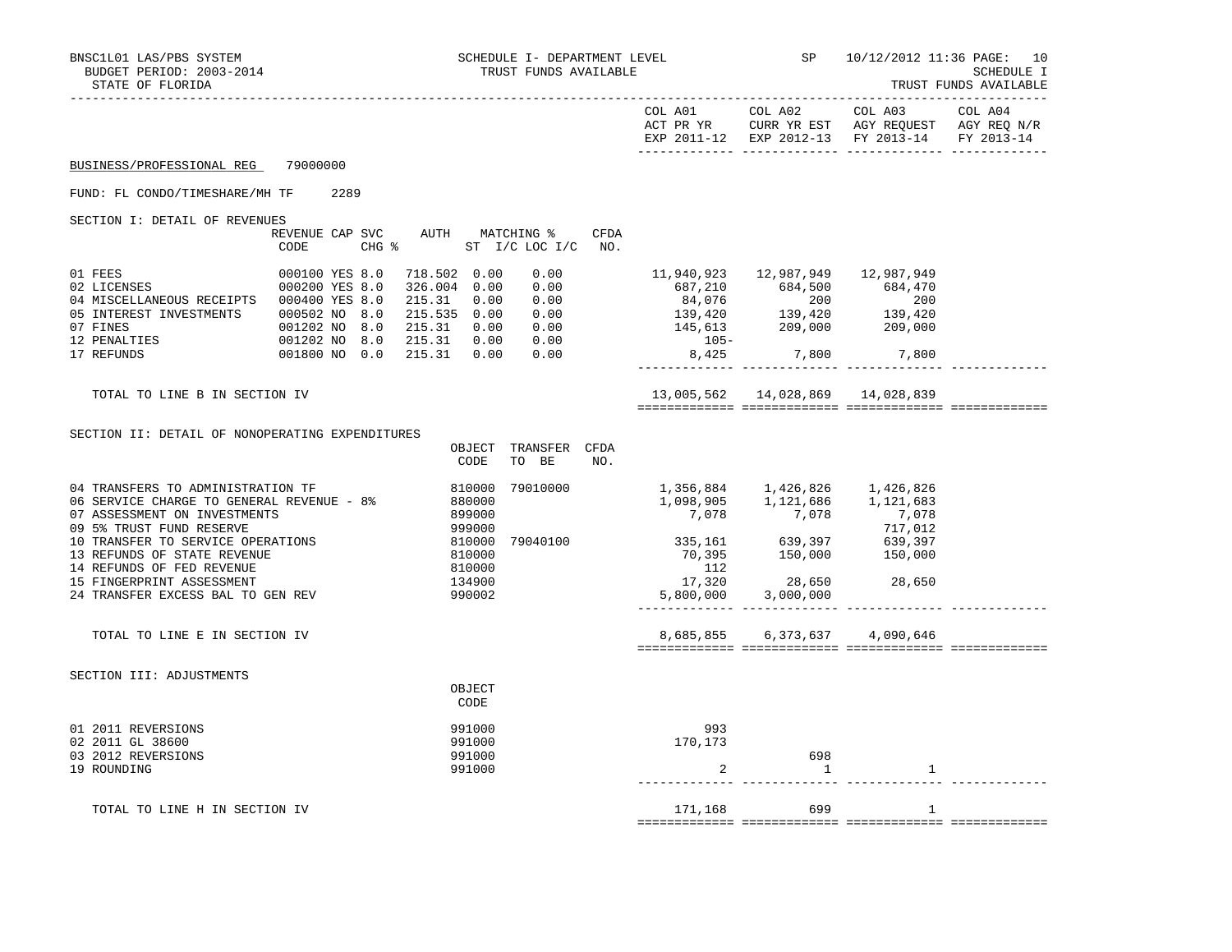| BNSC1L01 LAS/PBS SYSTEM<br>BUDGET PERIOD: 2003-2014<br>STATE OF FLORIDA                                                                                                                                                                         | SCHEDULE I- DEPARTMENT LEVEL<br>TRUST FUNDS AVAILABLE | ----------------------------- | 10/12/2012 11:36 PAGE: 11<br>SCHEDULE I<br>TRUST FUNDS AVAILABLE                                                                                                            |                                                                                                                                   |  |
|-------------------------------------------------------------------------------------------------------------------------------------------------------------------------------------------------------------------------------------------------|-------------------------------------------------------|-------------------------------|-----------------------------------------------------------------------------------------------------------------------------------------------------------------------------|-----------------------------------------------------------------------------------------------------------------------------------|--|
|                                                                                                                                                                                                                                                 |                                                       |                               |                                                                                                                                                                             | COL A01 COL A02 COL A03 COL A04<br>ACT PR YR CURR YR EST AGY REQUEST AGY REQ N/R<br>EXP 2011-12 EXP 2012-13 FY 2013-14 FY 2013-14 |  |
| 79000000<br>BUSINESS/PROFESSIONAL REG                                                                                                                                                                                                           |                                                       |                               |                                                                                                                                                                             |                                                                                                                                   |  |
| FUND: FL CONDO/TIMESHARE/MH TF<br>2289                                                                                                                                                                                                          |                                                       |                               |                                                                                                                                                                             |                                                                                                                                   |  |
| SECTION IV: SUMMARY                                                                                                                                                                                                                             |                                                       |                               |                                                                                                                                                                             |                                                                                                                                   |  |
| UNRESERVED FUND BALANCE - JULY 1<br>ADD: REVENUES (FROM SECTION I)<br>TOTAL FUNDS AVAILABLE (LINE $A + LINE B$ ) (C)<br>LESS: OPERATING EXPENDITURES<br>LESS: NONOPERATING EXPENDITURES (SECTION II)<br>LESS: FIXED CAPITAL OUTLAY (TOTAL ONLY) | (A)<br>(B)<br>(D)<br>(E)<br>(F)                       |                               | 7,653,846 5,690,069 6,327,038<br>13,005,562  14,028,869  14,028,839<br>20,659,408  19,718,938  20,355,877<br>6,454,652 7,018,962 7,077,847<br>8,685,855 6,373,637 4,090,646 |                                                                                                                                   |  |
| UNRESERVED FUND BALANCE - JUNE 30 - BEFORE ADJ<br>NET ADJUSTMENTS (FROM SECTION III)<br>ADJUSTED UNRESERVED FUND BALANCE - JUNE 30 $(1)$                                                                                                        | (G)<br>(H)                                            | 5,518,901                     | 6,326,339<br>$171,168$ $699$ 1<br>5,690,069 6,327,038 9,187,385                                                                                                             | 9,187,384                                                                                                                         |  |
| SCHEDULE IB: DETAIL OF UNRESERVED FUND BALANCE                                                                                                                                                                                                  |                                                       |                               |                                                                                                                                                                             |                                                                                                                                   |  |
|                                                                                                                                                                                                                                                 | FUNDING SOURCE<br>STATE (S)<br>NONSTATE (N)           |                               |                                                                                                                                                                             |                                                                                                                                   |  |
| 01 CONDOMINIUMS<br>02 TIMESHARES<br>03 MOBILE HOMES<br>04 YACHTS AND SHIPS<br>05 HOMEOWNERS ASSOCIATIONS                                                                                                                                        | S<br>S<br>S<br>$\rm S$<br>S                           |                               | 569,706- 633,482- 919,868-<br>4,029,102 4,480,138 6,505,532<br>897,929 998,446 1,449,827<br>2,013,945 2,239,394 3,251,785                                                   | 681, 201 - 757, 458 - 1, 099, 891 -                                                                                               |  |
| ADJUSTED UNRESERVED FUND BALANCE - JUNE 30                                                                                                                                                                                                      |                                                       |                               | 5,690,069 6,327,038 9,187,385                                                                                                                                               |                                                                                                                                   |  |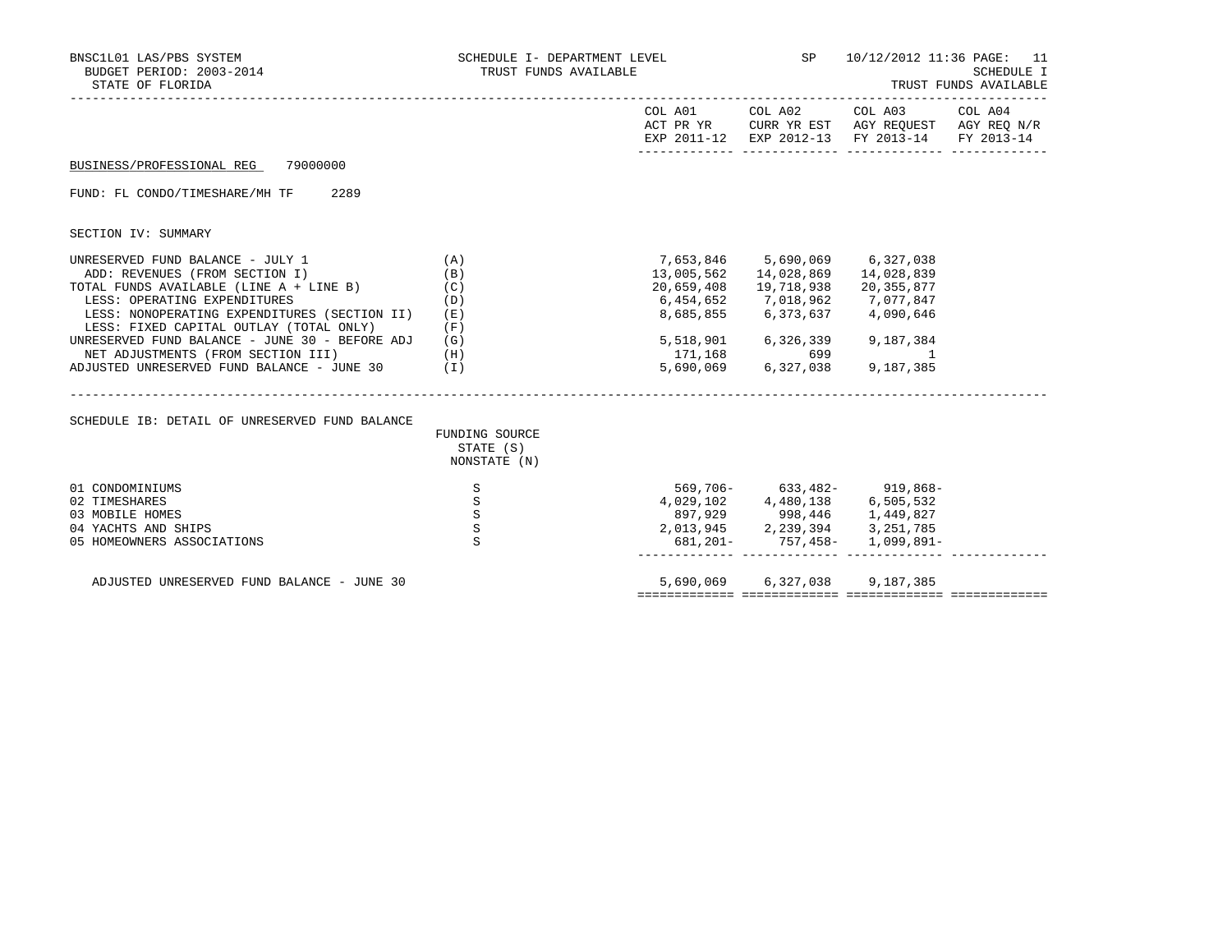|                                                                                                                                                                                    |                                  |      |                                             |                                                |                                                             |      |                                                                                                                                                                     | COL A01 COL A02                                                             | COL A03<br>ACT PR YR CURR YR EST AGY REQUEST AGY REQ N/R<br>EXP 2011-12 EXP 2012-13 FY 2013-14 FY 2013-14 | COL A04 |
|------------------------------------------------------------------------------------------------------------------------------------------------------------------------------------|----------------------------------|------|---------------------------------------------|------------------------------------------------|-------------------------------------------------------------|------|---------------------------------------------------------------------------------------------------------------------------------------------------------------------|-----------------------------------------------------------------------------|-----------------------------------------------------------------------------------------------------------|---------|
| BUSINESS/PROFESSIONAL REG                                                                                                                                                          | 79000000                         |      |                                             |                                                |                                                             |      |                                                                                                                                                                     |                                                                             |                                                                                                           |         |
| FUND: HOTEL AND RESTAURANT TF                                                                                                                                                      |                                  | 2375 |                                             |                                                |                                                             |      |                                                                                                                                                                     |                                                                             |                                                                                                           |         |
| SECTION I: DETAIL OF REVENUES                                                                                                                                                      |                                  |      |                                             |                                                |                                                             |      |                                                                                                                                                                     |                                                                             |                                                                                                           |         |
|                                                                                                                                                                                    | CODE                             |      |                                             |                                                | REVENUE CAP SVC AUTH MATCHING %<br>CHG % ST I/C LOC I/C NO. | CFDA |                                                                                                                                                                     |                                                                             |                                                                                                           |         |
| 01 FEES<br>02 LICENSES<br>04 MISCELLANEOUS RECEIPTS 000400 YES 8.0                                                                                                                 | 000100 YES 8.0<br>000200 YES 8.0 |      | 215.405 0.00<br>509.251 0.00<br>215.31 0.00 |                                                | 0.00<br>0.00<br>0.00                                        |      | 20, 112, 218 20, 112, 143 20, 112, 143<br>$5,427-$                                                                                                                  | 7,691,230 7,689,851 7,690,651                                               |                                                                                                           |         |
| 05 INTEREST - INVESTMENTS 000502 NO 8.0<br>12 FINES                                                                                                                                | 001200 NO 8.0                    |      | 215.535 0.00<br>215.31 0.00                 |                                                | 0.00<br>$0.00$<br>$0.00$                                    |      |                                                                                                                                                                     |                                                                             |                                                                                                           |         |
| 15 AB&T TR-CATERING LIC. 001500 NO 0.0<br>18 REFUNDS<br>48 TRANSFER                                                                                                                | 001800 NO 0.0<br>001500 NO 0.0   |      | 561.20 0.00<br>215.31 0.00<br>218.18 0.00   |                                                | 0.00<br>0.00                                                |      | $254,657$<br>$1,355,657$<br>$254,657$<br>$254,657$<br>$255,768$<br>$256,437$<br>$476,900$<br>$1,355,800$<br>$476,900$<br>$10,314$<br>$10,262$<br>$10,262$<br>62,362 |                                                                             |                                                                                                           |         |
| TOTAL TO LINE B IN SECTION IV                                                                                                                                                      |                                  |      |                                             |                                                |                                                             |      |                                                                                                                                                                     | 29,749,559 29,899,613 29,900,413                                            |                                                                                                           |         |
| SECTION II: DETAIL OF NONOPERATING EXPENDITURES                                                                                                                                    |                                  |      |                                             | CODE                                           | OBJECT TRANSFER CFDA<br>TO BE                               | NO.  |                                                                                                                                                                     |                                                                             |                                                                                                           |         |
| 01 TRANSFER TO ADMINISTRATIVE T F<br>02 SERVICE CHARGE TO GENERAL REVENUE - 8%<br>03 REFUND STATE REVENUES<br>04 5 PERCENT TRUST FUND RESERVE                                      |                                  |      | 880000                                      | 810000<br>860000<br>999000                     | 79010000                                                    |      | 3,855,546 4,459,488 4,459,488                                                                                                                                       | 2, 391, 940  2, 352, 996  2, 353, 060<br>229, 851  1, 756, 741  1, 756, 741 | 848,241                                                                                                   |         |
| 05 ASSESSMENT ON INVESTMENTS<br>16 TRANSFER TO HEALTH - CLEAN AIR ACT                                                                                                              |                                  |      |                                             | 899000<br>810000                               |                                                             |      | $12,678$ $12,678$ $12,678$ $12,678$<br>7,500 7,500                                                                                                                  |                                                                             |                                                                                                           |         |
| 17 TRANSFER TO SERVICE OPERATIONS<br>22 TRANSFER EXCESS BLANCE TO GR                                                                                                               |                                  |      |                                             | 990002                                         | 810000 79040100                                             |      | 747,825 1,102,138 1,102,138                                                                                                                                         | 8,400,000 5,000,000                                                         |                                                                                                           |         |
| TOTAL TO LINE E IN SECTION IV                                                                                                                                                      |                                  |      |                                             |                                                |                                                             |      |                                                                                                                                                                     | 15,637,840  14,691,541  10,539,846                                          |                                                                                                           |         |
| SECTION III: ADJUSTMENTS                                                                                                                                                           |                                  |      |                                             | OBJECT<br>CODE                                 |                                                             |      |                                                                                                                                                                     |                                                                             |                                                                                                           |         |
| 01 SEPT 2011 INCURRED OBLIGATIONS REVERSIONS<br>02 SEPT 2012 INCURRED OBLIGATIONS REVERSIONS<br>03 COMPENSATED ABSENCES 11-12<br>06 ROUNDING<br>10 CERTIFIED FORWARD B ITEMS 10-11 |                                  |      |                                             | 991000<br>991000<br>991000<br>991000<br>991000 |                                                             |      | 18,778<br>382,072<br>15<br>29,895-                                                                                                                                  | 18,868                                                                      |                                                                                                           |         |
| TOTAL TO LINE H IN SECTION IV                                                                                                                                                      |                                  |      |                                             |                                                |                                                             |      | 370,970                                                                                                                                                             | 18,868                                                                      |                                                                                                           |         |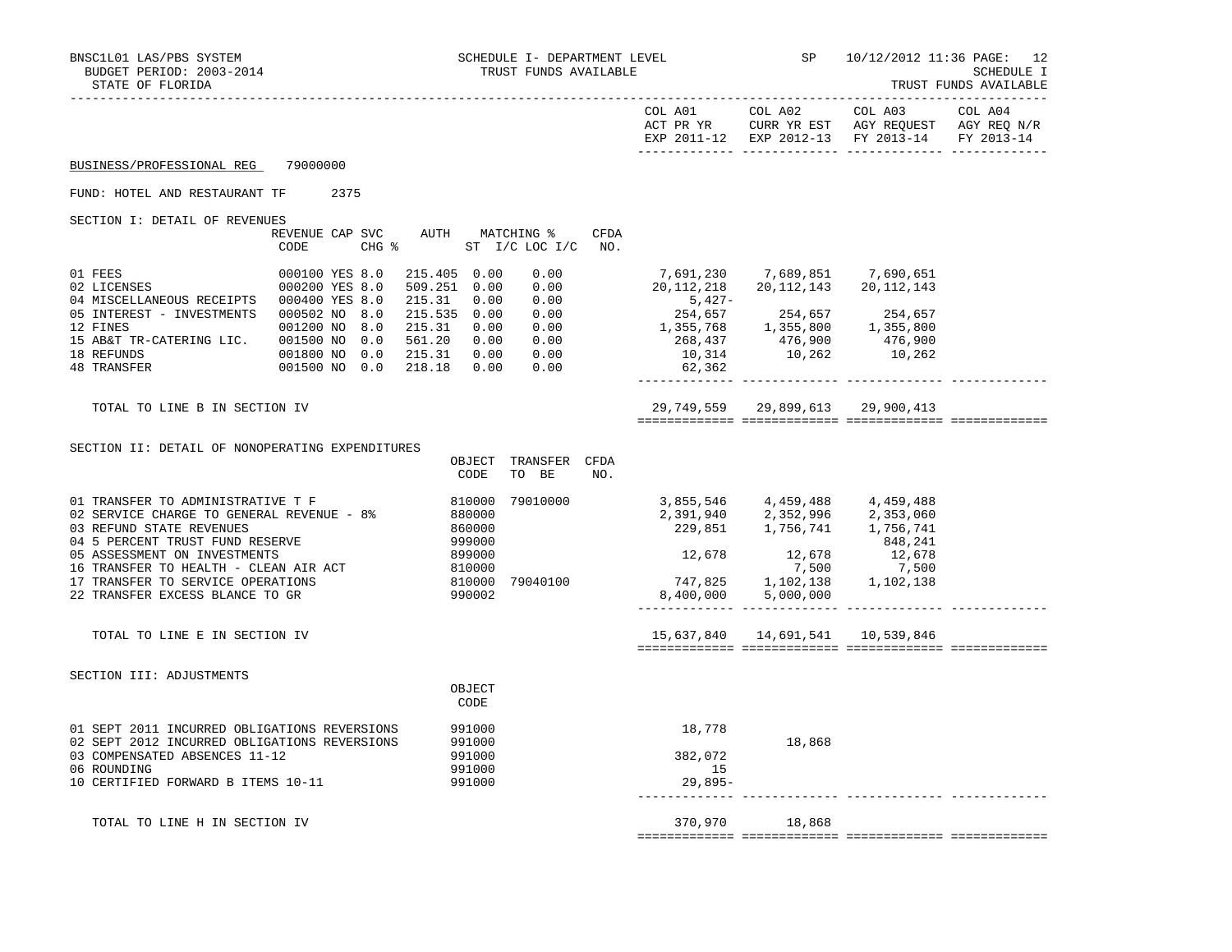| BNSC1L01 LAS/PBS SYSTEM<br>BUDGET PERIOD: 2003-2014<br>STATE OF FLORIDA                                                                                                                                                                                                                                                                                                                                                                        | TRUST FUNDS AVAILABLE                                                 |                                                                                                                                                    | SCHEDULE I- DEPARTMENT LEVEL SP 10/12/2012 11:36 PAGE: 13<br><b>SCHEDULE I</b><br>TRUST FUNDS AVAILABLE |                                                                                                      |         |
|------------------------------------------------------------------------------------------------------------------------------------------------------------------------------------------------------------------------------------------------------------------------------------------------------------------------------------------------------------------------------------------------------------------------------------------------|-----------------------------------------------------------------------|----------------------------------------------------------------------------------------------------------------------------------------------------|---------------------------------------------------------------------------------------------------------|------------------------------------------------------------------------------------------------------|---------|
|                                                                                                                                                                                                                                                                                                                                                                                                                                                |                                                                       |                                                                                                                                                    |                                                                                                         | ACT PR YR CURR YR EST AGY REQUEST AGY REQ N/R<br>EXP 2011-12 EXP 2012-13 FY 2013-14 FY 2013-14       |         |
| BUSINESS/PROFESSIONAL REG 79000000                                                                                                                                                                                                                                                                                                                                                                                                             |                                                                       |                                                                                                                                                    |                                                                                                         |                                                                                                      |         |
| FUND: HOTEL AND RESTAURANT TF 2375                                                                                                                                                                                                                                                                                                                                                                                                             |                                                                       |                                                                                                                                                    |                                                                                                         |                                                                                                      |         |
| SECTION IV: SUMMARY                                                                                                                                                                                                                                                                                                                                                                                                                            |                                                                       |                                                                                                                                                    |                                                                                                         |                                                                                                      |         |
| UNRESERVED FUND BALANCE - JULY 1<br>ADD: REVENUES (FROM SECTION I)<br>TOTAL FUNDS AVAILABLE (LINE A + LINE B)<br>LESS: OPERATING EXPENDITURES<br>LESS: NONOPERATING EXPENDITURES (SECTION II)<br>LESS: FIXED CAPITAL OUTLAY (TOTAL ONLY)<br>UNRESERVED FUND BALANCE - JUNE 30 - BEFORE ADJ (G)<br>NET ADJUSTMENTS (FROM SECTION III) (H)<br>ADJUSTED UNRESERVED FUND BALANCE - JUNE 30 $(1)$<br>SCHEDULE IB: DETAIL OF UNRESERVED FUND BALANCE | (A)<br>(B)<br>(C)<br>(D)<br>(E)<br>(F)<br>FUNDING SOURCE<br>STATE (S) | 15,465,120<br>29,749,559<br>45,214,679<br>18,322,562<br>15,637,840<br>11, 254, 277 5, 291, 266<br>370,970 18,868<br>11,625,247 5,310,134 4,448,697 | 41,524,860<br>21,542,053<br>14,691,541                                                                  | 11,625,247 5,310,134<br>29,899,613 29,900,413<br>35,210,547<br>20,222,004<br>10,539,846<br>4,448,697 | 209,740 |
| 01 HOTELS AND RESTAURANTS<br>02 ELEVATORS<br>03 HEP                                                                                                                                                                                                                                                                                                                                                                                            | NONSTATE (N)<br>S<br>$\, \mathbb{S} \,$<br>S                          | 9,888,515 4,516,837 3,783,433<br>602,141 275,043 230,653                                                                                           | 1, 134, 591 518, 254 434, 611                                                                           |                                                                                                      |         |
| ADJUSTED UNRESERVED FUND BALANCE - JUNE 30                                                                                                                                                                                                                                                                                                                                                                                                     |                                                                       | 11,625,247 5,310,134 4,448,697                                                                                                                     |                                                                                                         |                                                                                                      |         |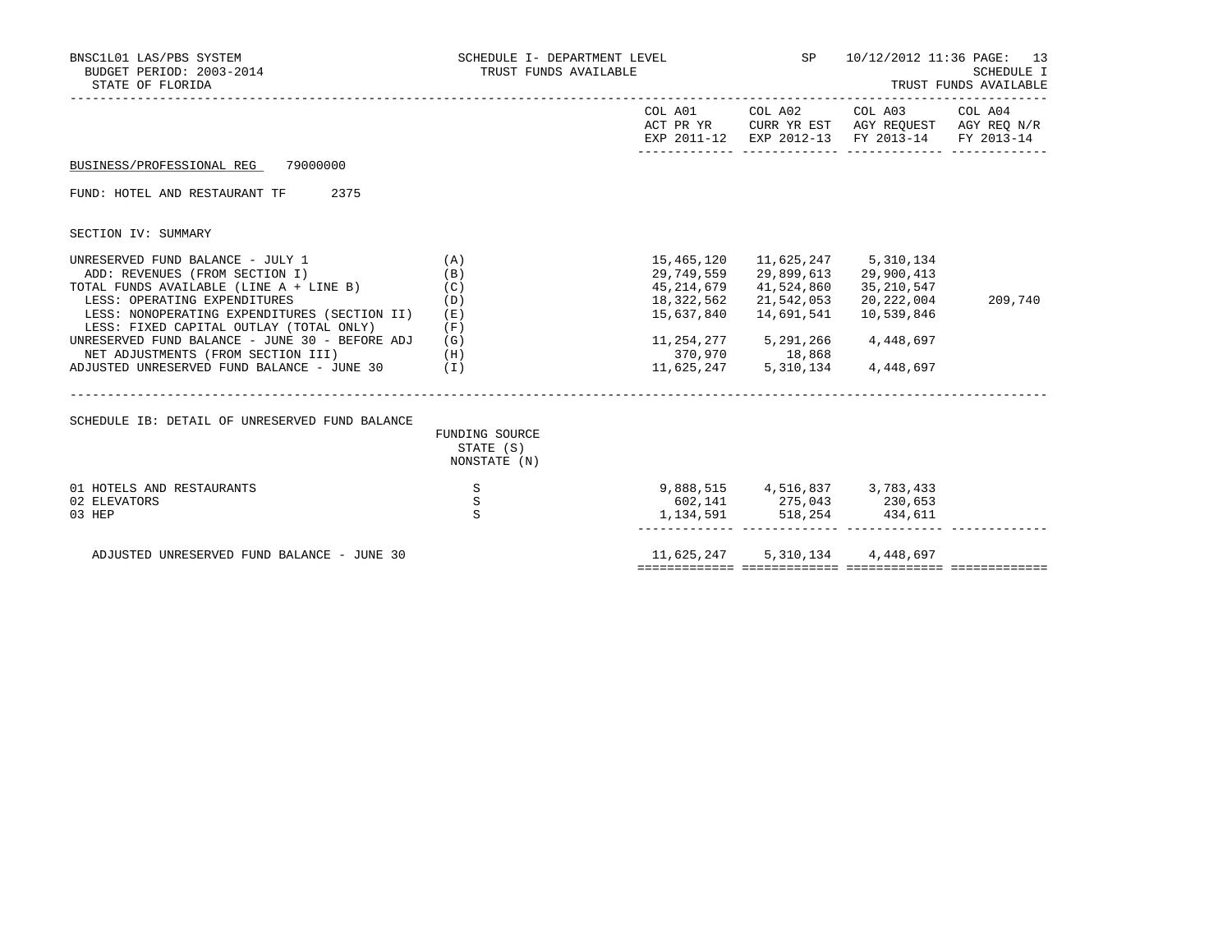| TRUST FUNDS AVAILABLE |
|-----------------------|
|-----------------------|

| . A01<br>COL<br>PR YR<br>ACT<br>$2011 - 12$<br>FYD | COL A02<br>CURR YR EST<br>$2012 - 13$<br><b>FYD</b> | COL A03<br>AGY REOUEST<br>FY 2013-14 | COL A04<br>AGY REQ N/R<br>EV 2013-14 |
|----------------------------------------------------|-----------------------------------------------------|--------------------------------------|--------------------------------------|
|                                                    |                                                     |                                      |                                      |

#### FUND: PARI-MUTUEL WAGERING TF 2520

SECTION I: DETAIL OF REVENUES

|                            | REVENUE<br>CAP | <b>SVC</b> | AUTH |      | MATCHING %      | <b>CFDA</b> |             |             |              |
|----------------------------|----------------|------------|------|------|-----------------|-------------|-------------|-------------|--------------|
|                            | CODE           | CHG %      |      | ST   | $I/C$ LOC $I/C$ | NO.         |             |             |              |
|                            |                |            |      |      |                 |             |             |             |              |
| 01 FEES                    | 000100 YES 8.0 |            | 550  | 0.00 | 0.00            |             | 3,618,059   | 3,361,936   | 3,410,774    |
| 02 LICENSES                | 000200 YES 8.0 |            | 550  | 0.00 | 0.00            |             | 956,448     | 653,083     | 653,083      |
| 03 TAXES                   | 000300 YES 8.0 |            | 550  | 0.00 | 0.00            |             | 15,986,756  | 13,053,090  | 16, 225, 512 |
| 05 INTEREST                | 000502 NO      | 8.0        | 550  | 0.00 | 0.00            |             | 180,382     | 91,489      | 91,489       |
| 12 FINES                   | 001200 NO      | 8.0        | 550  | 0.00 | 0.00            |             | 35,125      | 34,810      | 34,810       |
| 18 REFUNDS                 | 001800 NO      | 0.0        | 550  | 0.00 | 0.00            |             | 68,322      |             |              |
| 25 SLOT MACHINE FAC LIC FE | 000100 YES 8.0 |            | 551  | 0.00 | 0.00            |             | 12,000,000  | 14,000,000  | 14,000,000   |
| 26 OCCUPATIONAL LIC FEE    | 000132 YES 8.0 |            | 551  | 0.00 | 0.00            |             | 73,450      |             |              |
| 27 SLOT TAXES              | 000300 YES 0.0 |            | 551  | 0.00 | 0.00            |             | 143,963,870 | 146,700,000 | 180,000,000  |
| 28 GAMBLING REGULATORY FEE | 000100 YES 8.0 |            | 551  | 0.00 | 0.00            |             | 1,500,000   | 1,500,000   | 1,750,000    |
| 29 PROFESSIONAL LIC FEE    | 000134 YES 8.0 |            | 551  | 0.00 | 0.00            |             | 102,917     |             |              |
| 30 MISCELLANEOUS           | 000400 YES 8.0 |            | 550  | 0.00 | 0.00            |             | $27.213-$   | 288,864     | 288,864      |
| <b>34 SLOT LICENSES</b>    | 000133 YES 8.0 |            | 551  | 0.00 | 0.00            |             | 279,059     | 250,000     | 200,000      |
| 36 PENALITES-PMW           | 001202 NO      | 8.0        | 550  | 0.00 | 0.00            |             | 1,970       |             |              |
| 37 PENALTIES-SLOTS         | 001202 NO      | 8.0        | 551  | 0.00 | 0.00            |             | 3,500       | 50,000      | 50,000       |
| 38 INDIAN GAMING REIMBURSE | 001800 NO      | 8.0        | 550  | 0.00 | 0.00            |             | 265,739     | 250,000     | 250,000      |
| 39 FINGER PRINT FEES-SLOTS | 005001 NO      | 8.0        | 550  | 0.00 | 0.00            |             | 29,915      | 30,000      | 40,000       |

 TOTAL TO LINE B IN SECTION IV 179,038,299 180,263,272 216,994,532 ============= ============= ============= =============

------------- ------------- ------------- -------------

SECTION II: DETAIL OF NONOPERATING EXPENDITURES

|                                              | OBJECT | TRANSFER | CFDA |             |             |             |  |
|----------------------------------------------|--------|----------|------|-------------|-------------|-------------|--|
|                                              | CODE   | TO<br>BE | NO.  |             |             |             |  |
| 01 TRANSFER TO FDLE - FINGERPRINTS           | 810000 | 71000000 |      | 323,536     | 460,400     | 350,400     |  |
| 02 REFUNDS                                   | 860000 |          |      | 12,352      | 102,000     | 102,000     |  |
| 03 SERVICE CHARGE TO GENERAL REVENUE - 8%    | 880000 | 79100300 |      | 2,762,338   | 2,685,062   | 2,959,563   |  |
| 04 TRANSFER TO ADMINISTRATIVE TF             | 810000 | 79010000 |      | 1,482,939   | 1,597,198   | 1,613,069   |  |
| 07 TRANSFER TO GENERAL REVENUE               | 880000 | 79100300 |      | 18,000,000  | 19,118,222  | 16,621,126  |  |
| 08 TRANSFER SEC 215.32 (GR SWEEP)            | 810000 |          |      | 974,992     |             |             |  |
| 09 TSF CARDRM TX TO CITY/CNTY 849.086(13)(H) | 810000 |          |      | 1,564,240   | 2,000,000   | 1,891,544   |  |
| 15 TRANSFER TO EETF - SLOT TAX               | 810000 | 48800000 |      | 142,666,706 | 146,700,000 | 180,000,000 |  |
| 17 TRANSFER TO SERVICE OPERATIONS            | 810000 | 79040100 |      | 10,454      | 9,820       | 32,232      |  |
| 20 ASSESSMENT ON INVESTMENTS                 | 991000 |          |      | 9,007       | 9,007       | 9,007       |  |
|                                              |        |          |      |             |             |             |  |
|                                              |        |          |      |             |             |             |  |

 TOTAL TO LINE E IN SECTION IV 167,806,564 172,681,709 203,578,941 ============= ============= ============= =============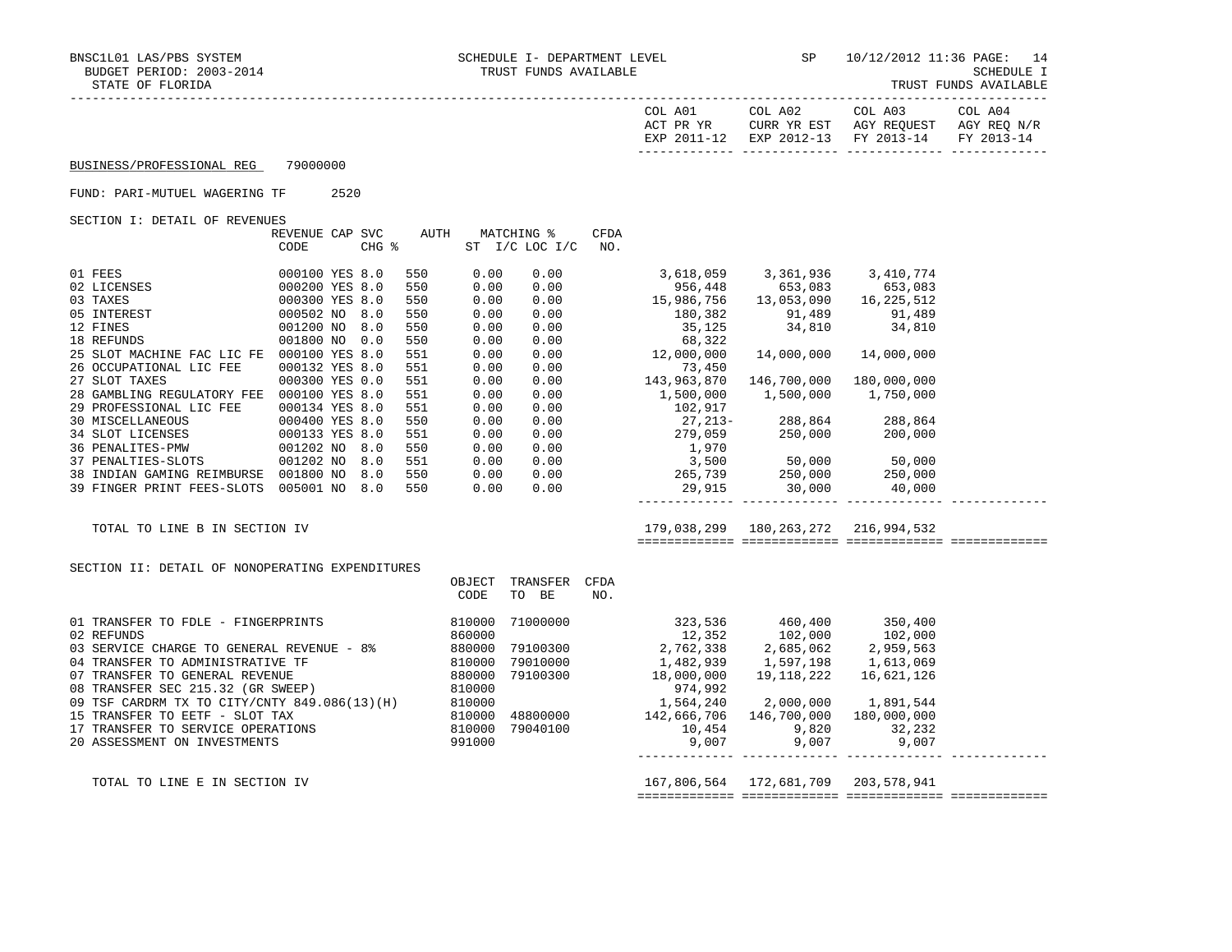| BNSC1L01 LAS/PBS SYSTEM<br>BUDGET PERIOD: 2003-2014<br>STATE OF FLORIDA                                                        | SCHEDULE I- DEPARTMENT LEVEL SP<br>TRUST FUNDS AVAILABLE |                                                 | 10/12/2012 11:36 PAGE: 15<br>SCHEDULE I<br>TRUST FUNDS AVAILABLE |                                                                                                                                   |  |
|--------------------------------------------------------------------------------------------------------------------------------|----------------------------------------------------------|-------------------------------------------------|------------------------------------------------------------------|-----------------------------------------------------------------------------------------------------------------------------------|--|
|                                                                                                                                |                                                          |                                                 |                                                                  | COL A01 COL A02 COL A03 COL A04<br>ACT PR YR CURR YR EST AGY REOUEST AGY REO N/R<br>EXP 2011-12 EXP 2012-13 FY 2013-14 FY 2013-14 |  |
| BUSINESS/PROFESSIONAL REG 79000000                                                                                             |                                                          |                                                 |                                                                  |                                                                                                                                   |  |
| 2520<br>FUND: PARI-MUTUEL WAGERING TF                                                                                          |                                                          |                                                 |                                                                  |                                                                                                                                   |  |
| SECTION III: ADJUSTMENTS                                                                                                       |                                                          |                                                 |                                                                  |                                                                                                                                   |  |
|                                                                                                                                | OBJECT<br>CODE                                           |                                                 |                                                                  |                                                                                                                                   |  |
| 01 SEPTEMBER 2011 REVERSIONS<br>02 SEPTEMBER 2012 REVERSIONS<br>14 ROUNDING                                                    | 991000<br>991000<br>991000                               | 12,052<br>8                                     | 22,127<br>$\mathbf{1}$                                           |                                                                                                                                   |  |
| TOTAL TO LINE H IN SECTION IV                                                                                                  |                                                          |                                                 | 12,060 22,128                                                    |                                                                                                                                   |  |
| SECTION IV: SUMMARY                                                                                                            |                                                          |                                                 |                                                                  |                                                                                                                                   |  |
| UNRESERVED FUND BALANCE - JULY 1<br>ADD: REVENUES (FROM SECTION I)                                                             | (A)<br>(B)                                               | 7,497,055 7,236,095 1,500,000                   | 179,038,299 180,263,272 216,994,532                              |                                                                                                                                   |  |
| TOTAL FUNDS AVAILABLE (LINE A + LINE B)<br>(C)<br>LESS: OPERATING EXPENDITURES<br>LESS: NONOPERATING EXPENDITURES (SECTION II) | (D)<br>(E)                                               | 11,504,755 13,339,786 13,415,591<br>167,806,564 | 186, 535, 354 187, 499, 367<br>172,681,709                       | 218,494,532<br>203,578,941                                                                                                        |  |
| LESS: FIXED CAPITAL OUTLAY (TOTAL ONLY)<br>UNRESERVED FUND BALANCE - JUNE 30 - BEFORE ADJ                                      | (F)<br>(G)                                               |                                                 | $7,224,035$ 1,477,872 1,500,000                                  |                                                                                                                                   |  |
| NET ADJUSTMENTS (FROM SECTION III)<br>ADJUSTED UNRESERVED FUND BALANCE - JUNE 30                                               | (H)<br>(1)                                               |                                                 | 12,060 22,128<br>7,236,095 1,500,000                             | 1,500,000                                                                                                                         |  |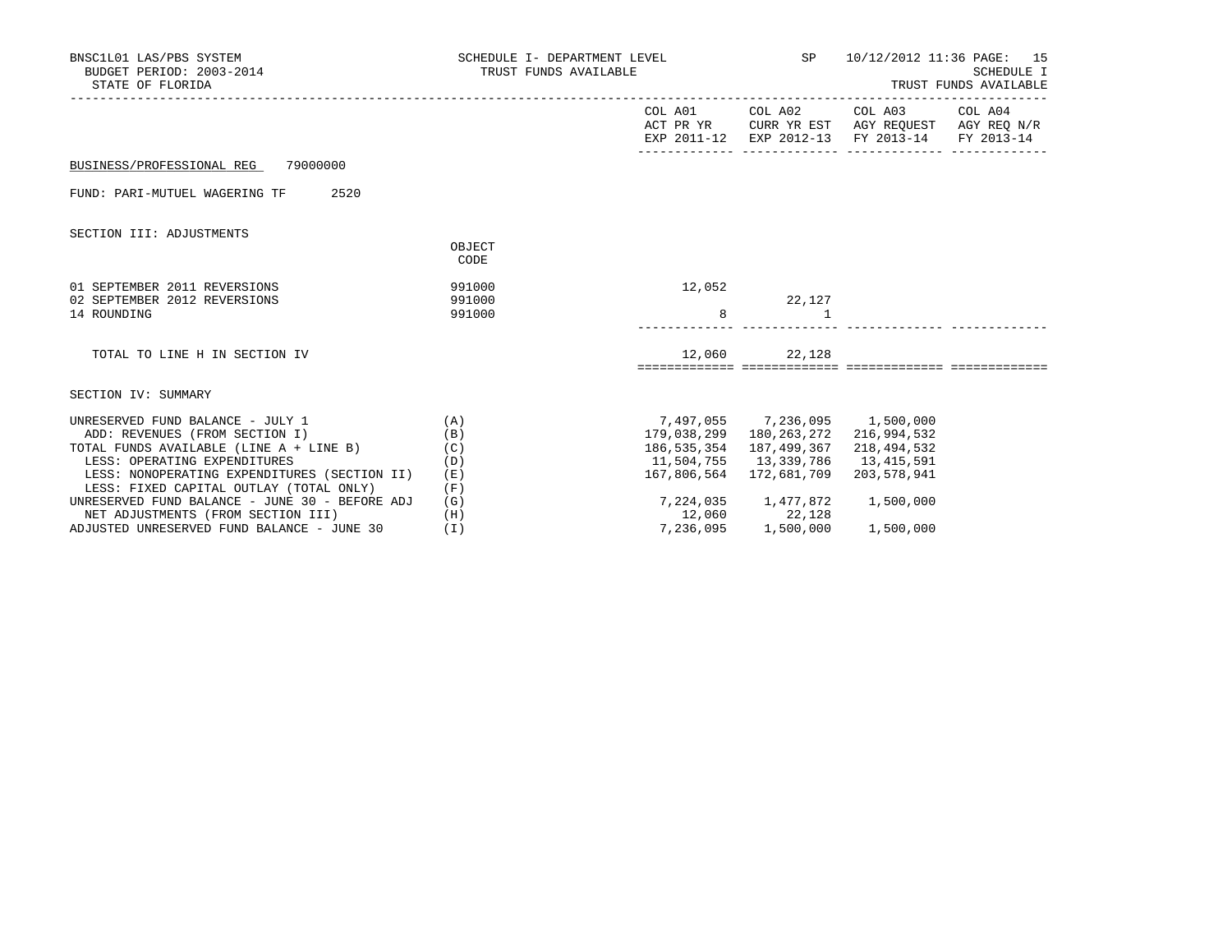| COL A01<br>ACT PR YR | COL A02<br>CURR YR EST | COL A03<br>AGY REOUEST | COL A04<br>AGY REO N/R |
|----------------------|------------------------|------------------------|------------------------|
| EXP 2011-12          | EXP 2012-13 FY 2013-14 |                        | FY 2013-14             |

#### FUND: PROFESSIONAL REGULATION TF 2547

SECTION I: DETAIL OF REVENUES

|                            | REVENUE CAP    | SVC   | AUTH    |      | MATCHING %     | CFDA |            |            |            |  |
|----------------------------|----------------|-------|---------|------|----------------|------|------------|------------|------------|--|
|                            | CODE           | CHG % |         |      | ST I/C LOC I/C | NO.  |            |            |            |  |
|                            |                |       |         |      |                |      |            |            |            |  |
| 01 FEES                    | 000100 YES 8.0 |       | 455.219 | 0.00 | 0.00           |      | 10,833,811 | 15,737,620 | 15,827,072 |  |
| 02 LICENSES                | 000200 YES 8.0 |       | 455.219 | 0.00 | 0.00           |      | 41,189,492 | 52,225,632 | 40,798,049 |  |
| 03 TAXES                   | 000300 YES 8.0 |       | 548.06  | 0.00 | 0.00           |      | 206,254    | 115,258    | 115,258    |  |
| 04 MISCELLANEOUS           | 000400 YES 8.0 |       | 455.219 | 0.00 | 0.00           |      | 25,032     | 551,604    | 156,857    |  |
| 05 INTEREST-INVESTMENTS    | 000500 NO      | 8.0   | 455.219 | 0.00 | 0.00           |      | 619,471    | 705,048    | 1,040,008  |  |
| 06 FINES. FORFEITURES      | 001200 NO      | 8.0   | 455.219 | 0.00 | 0.00           |      | 2,643,241  | 1,660,426  | 1,648,715  |  |
| 07 PENALTIES               | 001202 NO      | 8.0   | 450.141 | 0.00 | 0.00           |      | 8,113      |            |            |  |
| 09 REFUNDS                 | 001800 NO      | 0.0   | 455.219 | 0.00 | 0.00           |      | 298,107    | 300,000    | 300,000    |  |
| 10 SALE TO STATE AGENCIES  | 001903 NO      | 8.0   | 455.117 | 0.00 | 0.00           |      | 1,701      |            |            |  |
| 11 SALE TO OTHER THAN STAT | 001904 NO      | 8.0   | 455.117 | 0.00 | 0.00           |      | 64         |            |            |  |
| 16 TRANS IN FROM DCA       | 001500 NO      | 0.0   | 216     | 0.00 | 0.00           |      | 2,563,005  |            |            |  |
| 35 LOAN REPAYMENT FM GDTF  | 001500 NO      | 0.0   | 216     | 0.00 | 0.00           |      | 143,695    |            |            |  |
| 84 PRIOR YEAR WARRANT CANC | 003700 NO      | 0.0   | 216     | 0.00 | 0.00           |      | 19,137     |            |            |  |
| 88 TRANSFER DFS (WCATF)    | 001500 NO      | 0.0   | 450.155 | 0.00 | 0.00           |      | 1,700,000  | 2,283,115  | 2,283,115  |  |
| 95 TRANSFER FM GR FOR DDC  | 001500 NO      | 0.0   | 216     | 0.00 | 0.00           |      |            | 800,000    |            |  |
| 99 TRANSFER FM GR FOR FSBC | 001500 NO      | 0.0   | 216     | 0.00 | 0.00           |      |            | 200,000    | 874,833    |  |
|                            |                |       |         |      |                |      |            |            |            |  |

TOTAL TO LINE B IN SECTION IV 60,251,123 74,578,703 63,043,907

============= ============= ============= =============

SECTION II: DETAIL OF NONOPERATING EXPENDITURES

|                                           | OBJECT | TRANSFER | CFDA |            |            |            |  |
|-------------------------------------------|--------|----------|------|------------|------------|------------|--|
|                                           | CODE   | BE<br>TO | NO.  |            |            |            |  |
| 01 FDLE FINGERPRINTS                      | 139900 | 71700200 |      | 2,203      | 23,651     | 23,651     |  |
| 02 REFUNDS-STATE                          | 860000 |          |      | 1,441,535  | 496,135    | 496,135    |  |
| 03 FEDERAL APPRAISAL SUBCOMMITTEE         | 810000 |          |      | 5,930      | 567,600    | 6,000      |  |
| 04 SERVICE CHARGE TO GENERAL REVENUE - 8% | 880000 |          |      | 4,221,156  | 5,679,647  | 4,766,877  |  |
| 09 5% TRUST FUND RESERVE                  | 999000 |          |      |            |            | 2,095,565  |  |
| 12 ASSESSMENT ON INVESTMENTS              | 899000 |          |      | 30,861     | 30,887     | 30,887     |  |
| 15 TRANSFER TO GENERAL REVENUEC           | 810000 | 79010000 |      | 4,800,000  | 1,000,000  |            |  |
| 20 TRANSFER TO ADIM TF                    | 810000 | 79010000 |      | 12,502,562 | 14,014,155 | 11,821,623 |  |
| 25 REFUND TO DFS WCATF                    | 860000 |          |      | 125,714    | 50,000     | 50,000     |  |
| 33 TRANSFER TO SERVICE OPERATION          | 810000 | 79040100 |      | 7,295,614  | 8,463,831  | 10,284,173 |  |
| 59 REFUNDS - FED                          | 860000 |          |      | 13,192     |            |            |  |
| 60 LOAN TO FEDERAL GRANTS TF              | 810000 |          |      | 143,695    |            |            |  |
|                                           |        |          |      |            |            |            |  |
|                                           |        |          |      |            |            |            |  |

 TOTAL TO LINE E IN SECTION IV 30,582,462 30,325,906 29,574,911 ============= ============= ============= =============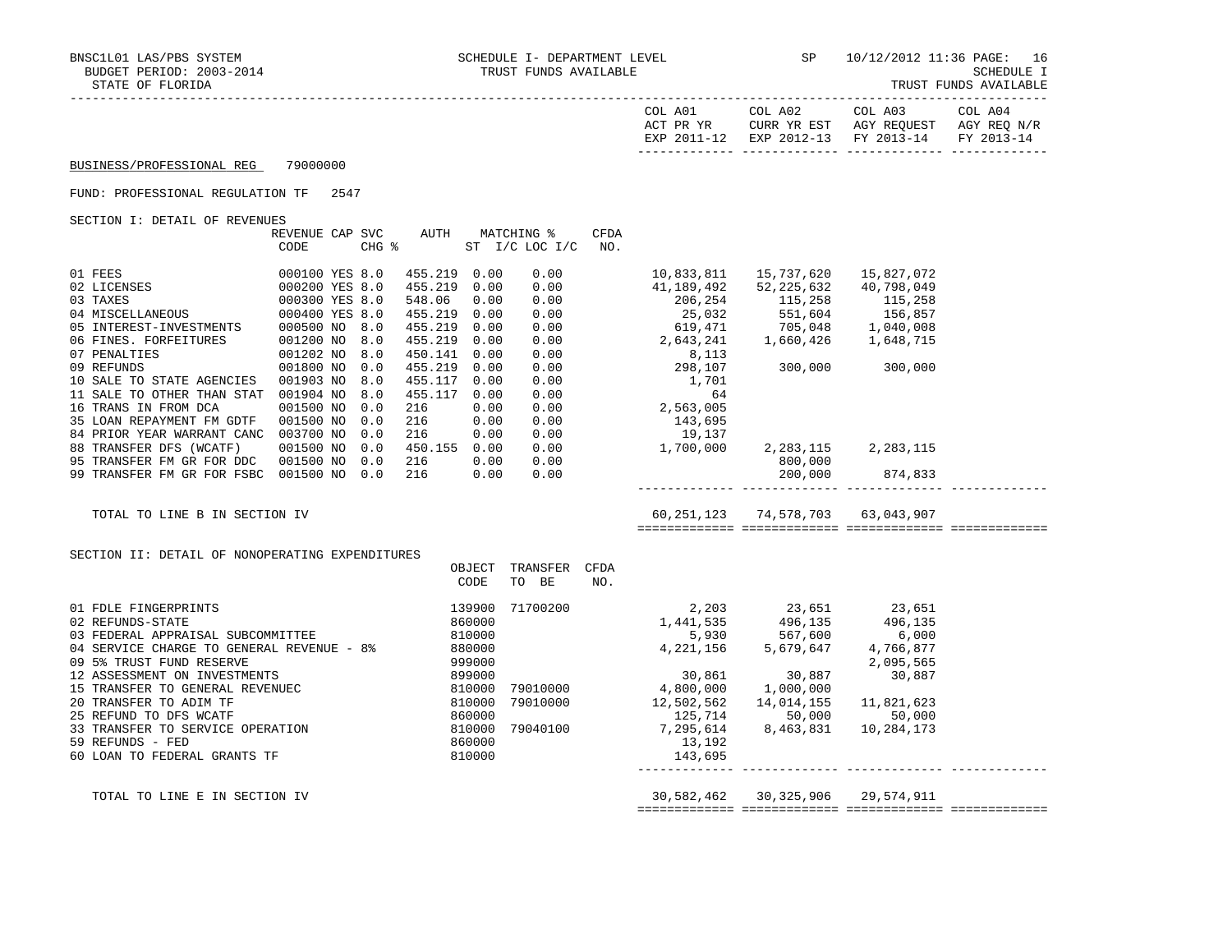| BNSC1L01 LAS/PBS SYSTEM<br>BUDGET PERIOD: 2003-2014<br>STATE OF FLORIDA                                                                                                                                  | SCHEDULE I- DEPARTMENT LEVEL SP $10/12/2012$ 11:36 PAGE: 17<br>TRUST FUNDS AVAILABLE |                                                                    |                                                                                        | SCHEDULE I<br>TRUST FUNDS AVAILABLE           |        |  |
|----------------------------------------------------------------------------------------------------------------------------------------------------------------------------------------------------------|--------------------------------------------------------------------------------------|--------------------------------------------------------------------|----------------------------------------------------------------------------------------|-----------------------------------------------|--------|--|
|                                                                                                                                                                                                          |                                                                                      |                                                                    |                                                                                        | EXP 2011-12 EXP 2012-13 FY 2013-14 FY 2013-14 |        |  |
| BUSINESS/PROFESSIONAL REG 79000000                                                                                                                                                                       |                                                                                      |                                                                    |                                                                                        |                                               |        |  |
| FUND: PROFESSIONAL REGULATION TF 2547                                                                                                                                                                    |                                                                                      |                                                                    |                                                                                        |                                               |        |  |
| SECTION III: ADJUSTMENTS                                                                                                                                                                                 | OBJECT<br>CODE                                                                       |                                                                    |                                                                                        |                                               |        |  |
| 01 SEPT 2012 INCURRED OBLIGATION REVERSIONS<br>02 COMPENSATED ABSENCES<br>05 FY 2011 CF BS<br>07 EQUITY TRANSFER FM DCA GL 51800 991000                                                                  | 991000<br>991000<br>991000                                                           | 475,347<br>75,046-<br>308                                          | 160,413                                                                                |                                               |        |  |
| 16 ROUNDING<br>46 SWFS ADJUSTMENTS-DUE TO GRANTS TF<br>55 DEPOSITS PAYABLE 2011<br>61 EQUITE TRANSFER IN FROM DDC TF 2173 991000<br>62 SEPT 2011 INCURRED OBLIGATION REVERSIONS 991000                   | 991000<br>991000                                                                     | $75,863-$<br>$60,925-$<br>20,574                                   | $1 -$<br>749,572                                                                       |                                               |        |  |
| TOTAL TO LINE H IN SECTION IV                                                                                                                                                                            |                                                                                      |                                                                    | 284,395 909,984                                                                        |                                               |        |  |
| SECTION IV: SUMMARY                                                                                                                                                                                      |                                                                                      |                                                                    |                                                                                        |                                               |        |  |
| UNRESERVED FUND BALANCE - JULY 1<br>ADD: REVENUES (FROM SECTION I)<br>TOTAL FUNDS AVAILABLE (LINE $A + LINE B$ ) (C)<br>LESS: OPERATING EXPENDITURES<br>LESS: NONOPERATING EXPENDITURES (SECTION II) (E) | (A)<br>(B)<br>(D)                                                                    | 60, 251, 123 74, 578, 703 63, 043, 907<br>87,338,084<br>30,582,462 | 27,086,961 29,471,930 41,644,654<br>104,050,633<br>27,568,087 32,990,057<br>30,325,906 | 104,688,561<br>34,644,078<br>29,574,911       | 22,626 |  |
| LESS: FIXED CAPITAL OUTLAY (TOTAL ONLY)<br>UNRESERVED FUND BALANCE - JUNE 30 - BEFORE ADJ<br>NET ADJUSTMENTS (FROM SECTION III)<br>ADJUSTED UNRESERVED FUND BALANCE - JUNE 30                            | (F)<br>(G)<br>(H)<br>(I)                                                             | 284,395<br>29,471,930                                              | 29,187,535 40,734,670<br>909,984<br>41,644,654                                         | 40,469,572<br>40,469,572                      |        |  |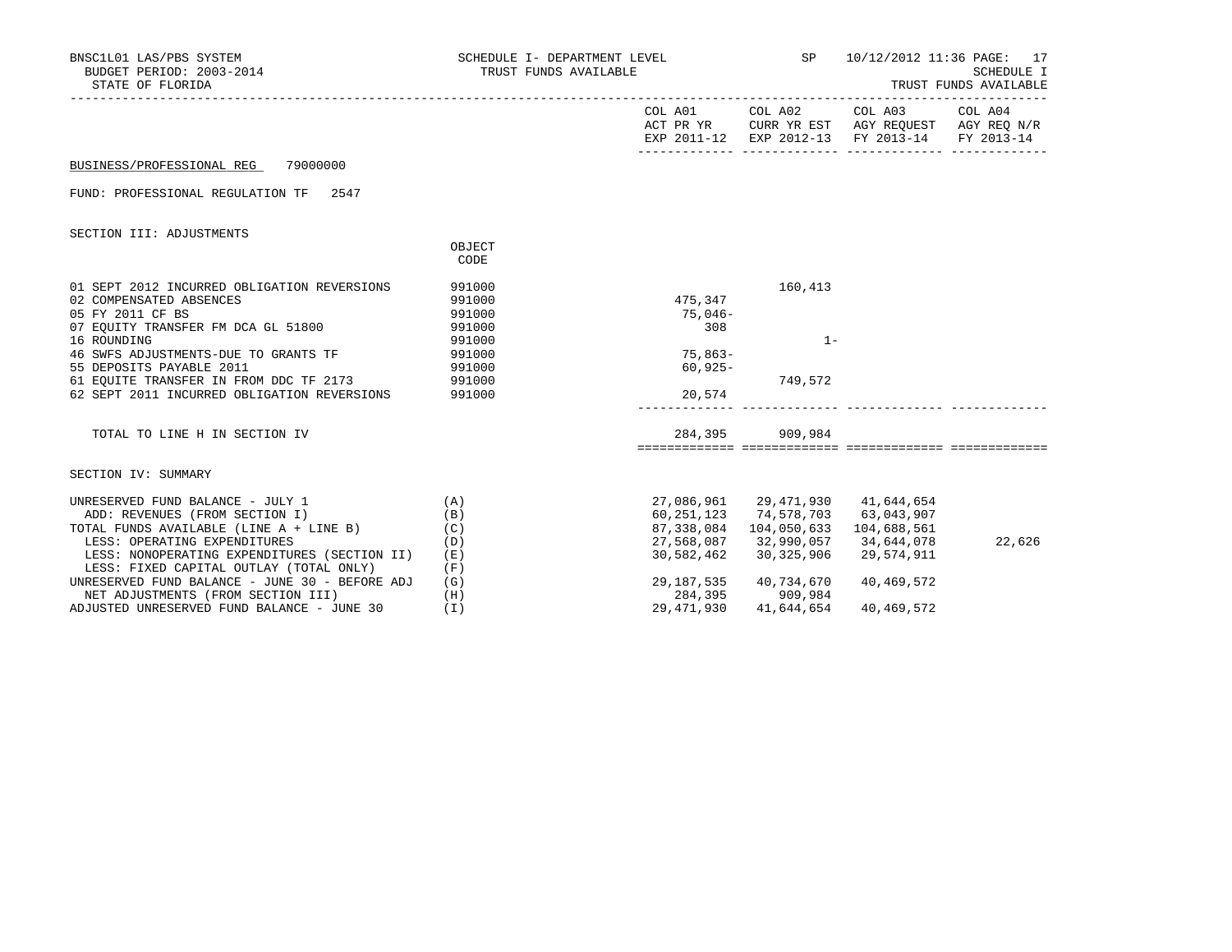| BNSC1L01 LAS/PBS SYSTEM<br>BUDGET PERIOD: 2003-2014<br>STATE OF FLORIDA                                                 | SCHEDULE I- DEPARTMENT LEVEL<br>TRUST FUNDS AVAILABLE           |                                 | SP 10/12/2012 11:36 PAGE: 18<br>SCHEDULE I<br>TRUST FUNDS AVAILABLE |                                                                                                           |         |
|-------------------------------------------------------------------------------------------------------------------------|-----------------------------------------------------------------|---------------------------------|---------------------------------------------------------------------|-----------------------------------------------------------------------------------------------------------|---------|
|                                                                                                                         |                                                                 | COL A01 COL A02                 |                                                                     | COL A03<br>ACT PR YR CURR YR EST AGY REQUEST AGY REQ N/R<br>EXP 2011-12 EXP 2012-13 FY 2013-14 FY 2013-14 | COL A04 |
| 79000000<br>BUSINESS/PROFESSIONAL REG                                                                                   |                                                                 |                                 |                                                                     |                                                                                                           |         |
| FUND: FED LAW ENFORCEMENT TF<br>2719                                                                                    |                                                                 |                                 |                                                                     |                                                                                                           |         |
| SECTION I: DETAIL OF REVENUES<br>REVENUE CAP SVC<br>CODE                                                                | AUTH MATCHING %<br>CFDA<br>CHG $\frac{1}{2}$ ST I/C LOC I/C NO. |                                 |                                                                     |                                                                                                           |         |
| 02 INTEREST ON INVESTMENTS 000500 NO 0.0<br>03 MISCELLANEOUS<br>000400 YES 0.0                                          | 561.027 0.00<br>0.00<br>561.027 0.00<br>0.00                    | 12,197<br>924,260               |                                                                     | ------------- ------------- --------                                                                      |         |
| TOTAL TO LINE B IN SECTION IV                                                                                           |                                                                 | 936,457                         |                                                                     |                                                                                                           |         |
| SECTION II: DETAIL OF NONOPERATING EXPENDITURES                                                                         | OBJECT TRANSFER CFDA<br>CODE<br>TO BE<br>NO.                    |                                 |                                                                     |                                                                                                           |         |
| 01 ASSESSMENT ON INVESTMENTS                                                                                            | 899000                                                          | 623                             |                                                                     | -------- ------------- ----------                                                                         |         |
| TOTAL TO LINE E IN SECTION IV                                                                                           |                                                                 | 623                             |                                                                     |                                                                                                           |         |
| SECTION III: ADJUSTMENTS                                                                                                | OBJECT<br>CODE                                                  |                                 |                                                                     |                                                                                                           |         |
|                                                                                                                         |                                                                 |                                 |                                                                     |                                                                                                           |         |
| TOTAL TO LINE H IN SECTION IV                                                                                           |                                                                 |                                 |                                                                     |                                                                                                           |         |
| SECTION IV: SUMMARY                                                                                                     |                                                                 |                                 |                                                                     |                                                                                                           |         |
| UNRESERVED FUND BALANCE - JULY 1<br>ADD: REVENUES (FROM SECTION I)<br>TOTAL FUNDS AVAILABLE (LINE A + LINE B)           | (A)<br>(B)<br>(C)                                               | 385,468<br>936,457<br>1,321,925 | 1,006,299<br>1,006,299                                              | 898,421<br>898,421                                                                                        |         |
| LESS: OPERATING EXPENDITURES<br>LESS: NONOPERATING EXPENDITURES (SECTION II)<br>LESS: FIXED CAPITAL OUTLAY (TOTAL ONLY) | (D)<br>(E)<br>(F)                                               | 315,003<br>623                  | 107,878                                                             | 219,320                                                                                                   | 219,320 |
| UNRESERVED FUND BALANCE - JUNE 30 - BEFORE ADJ<br>NET ADJUSTMENTS (FROM SECTION III)                                    | (G)<br>(H)                                                      | 1,006,299                       | 898,421                                                             | 679,101                                                                                                   |         |
| ADJUSTED UNRESERVED FUND BALANCE - JUNE 30                                                                              | (1)                                                             | 1,006,299                       | 898,421                                                             | 679,101                                                                                                   |         |